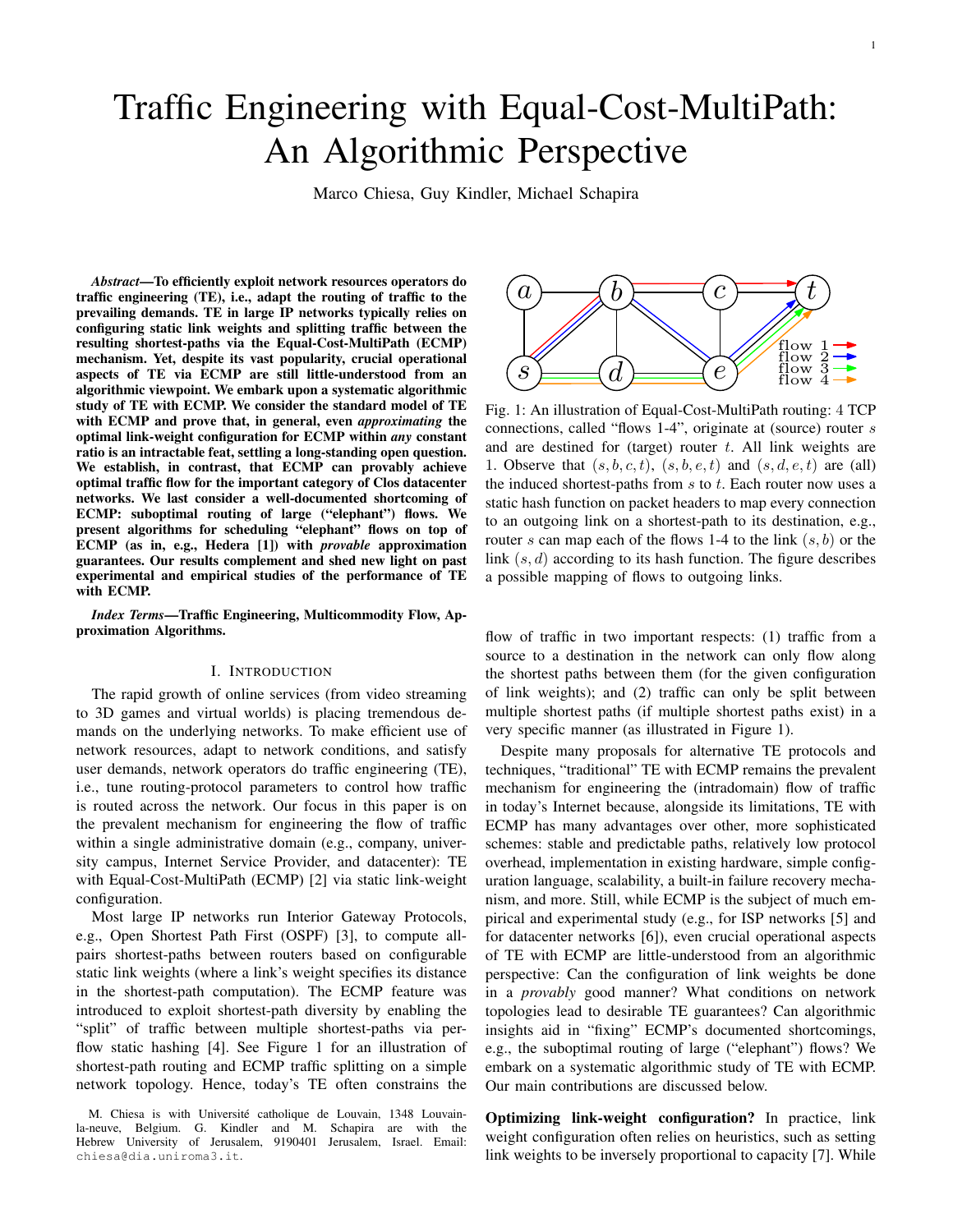reasonable, these heuristics come with no guarantees. Can link-weight configuration be executed in a *provably* good manner? We consider the standard "splittable-flow model" of TE with ECMP, put forth by Fortz and Thorup [8], [9], [10], and the standard objective of minimizing the maximum link utilization. We settle a long-standing open question by proving a devastating impossibility result: No computationallyefficient algorithm can approximate the optimal link-weight configuration within *any* constant ratio. We show that this inapproximability result extends to other metrics of interest, e.g., maximizing total throughput and minimizing the sum of (exponentially-increasing) link costs (introduced in [8]). Our proof utilizes a new ("graph-power") technique for amplifying an inapproximability factor. We believe that this technique (somewhat inspired by the "diamond graph" in [11]) is of independent interest and may prove useful in other TE (and flow optimization, in general) contexts.

Optimizing ECMP performance on specific (datacenter) network topologies. The above negative result establishes that without imposing any restrictions on the network topology, TE with ECMP comes with no reasonable (provable) guarantees whatsoever. What about *specific* network topologies of interest? What conditions on network topology imply good guarantees? We take the first steps in this research direction. We consider two recent proposals for datacenter network topologies: folded Clos networks (VL2 [6]) and hypercubes (BCube [12], MDCube [13],). Our main positive result establishes that in the splittable-flow model, TE with ECMP is optimal for the important category of folded Clos networks. We show, in contrast, that for hypercubes, computing the optimal link weights for ECMP is NP-hard.

Our optimality result for folded Clos networks supports past experimental studied of ECMP in environments with finegrained traffic splitting. [1] shows that ECMP routing of small ("mice") flows in Clos networks leads to good network performance. To avoid TCP packet reordering, ECMP routing splits traffic across multiple paths at an (IP-)flow-level granularity, that is, packets belonging to the same IP flow traverse the same path. [14] advocates replacing today's ECMP traffic splitting scheme with packet-level traffic splitting (i.e., allowing the "spraying" of packets belonging to the same flow across multiple paths). [14] shows, via extensive simulations, that "ECMP-like" traffic splitting at packet-level granularity leads to significantly better load-balancing of traffic in folded Clos networks. Our optimality result provides a strong theoretical justification for this claim.

Optimizing the routing of elephant flows. As explained above, ECMP splits traffic across multiple paths at an (IP- )flow-level granularity. Consequently, a key limitation of ECMP is that large, long-lived ("elephant") flows traversing a router can be mapped to the same output port. Such "collisions" can cause load imbalances across multiple paths and network bottlenecks, resulting in substantial bandwidth losses [14], [1]. Beyond transitioning to ECMP traffic splitting at packet-level, researchers have also examined other possible approaches to alleviating this. Recent studies, e.g., Hedera [1] and DevoFlow [15], call for dynamically scheduling elephant flows in datacenter (folded Clos) networks so as to minimize traffic imbalances (while still routing mice flows with ECMP). We now focus on the unsplittable-flow model, which captures the requirement that all packets in a flow (be it long-lived or short-lived) traverse the same path, and investigate the approximability of elephant flow routing. We show that this task is intractable and we devise algorithms for approximating the (unattainable) optimum. We discuss the connections between our algorithmic results and past experimental studies along these lines.

**Organization.** We present the standard ECMP routing model in Section II. Our inapproximability result for optimizing link-weight configuration is presented in Section III. We discuss our results for TE with ECMP for specific (datacenter) network topologies (folded Clos networks and hypercubes) in Section VI. Our results for scheduling elephant flows in folded Clos networks appear in Section VII. We perform an evaluation of our scheduling algorithms for elephant flows in Section VIII. We conclude and present directions for future research in Section X. Due to space constraints many proofs are deferred to the full version of the paper [16].

# II. EMCP ROUTING MODEL

We now present the standard model of TE with ECMP from  $[10]$ . We refer the reader to  $[9]$ ,  $[8]$ ,  $[10]$  for a more thorough explanation of the model and its underlying motivations. We shall revisit some of the premises of this model in Section VII.

Network and traffic demands. The network is modeled as an undirected graph  $G = (V, E)$ , where each edge  $e \in E$  has fixed capacity  $c_e$ . Vertices in V represent routers and edges (links) in  $E$  represent physical communication links between routers. We are given a  $|V| \times |V|$  demand matrix D such that, for each pair  $s, t \in V$ , the entry  $D_{st}$  specifies the volume of traffic, in terms of units of flow, that (source) vertex  $s$  sends to (target) vertex  $t$ .

Flow assignments. A flow assignment is a mapping  $f$ :  $V \times V \times E \rightarrow \mathbb{R}^+ \setminus \{0\}$ .  $f(s, t, e)$  represents the amount of flow from source  $s$  to target  $t$  traversing edge  $e$ . Let  $f_e = \sum_{s,t \in V} f(s,t,e)$ , that is,  $f_e$  denotes the total amount of flow traversing edge e . We define the *congestion* of an edge e as  $\frac{f_e}{c_e}$ . We restrict out attention (unless stated otherwise) to flow assignments that obey two conventional constraints: (1) flow conservation:  $\forall v \in V, \forall s,t \in V$  such that  $v \neq s$ and  $v \neq t$ ,  $\Sigma_{e \in E_v} f(s, t, e) = 0$ , where  $E_v$  is the set of v's incident edges in E; (2) demand satisfaction: for all  $s, t \in V$  $\Sigma_{e \in O_s} f(s, t, e) = \Sigma_{e \in O_t} f(s, t, e) = D_{s, t}$ . (Observe that in some scenarios a flow satisfying the two above conditions must exceed the capacity of some link, i.e.,  $f_e > c_e$  for some edge e).

Link-weight configurations and routing. A link-weight configuration is a mapping from edges to nonnegative "weights"  $w : E \to \mathbb{R}^+ \setminus \{0\}$ . Every such link-weight configuration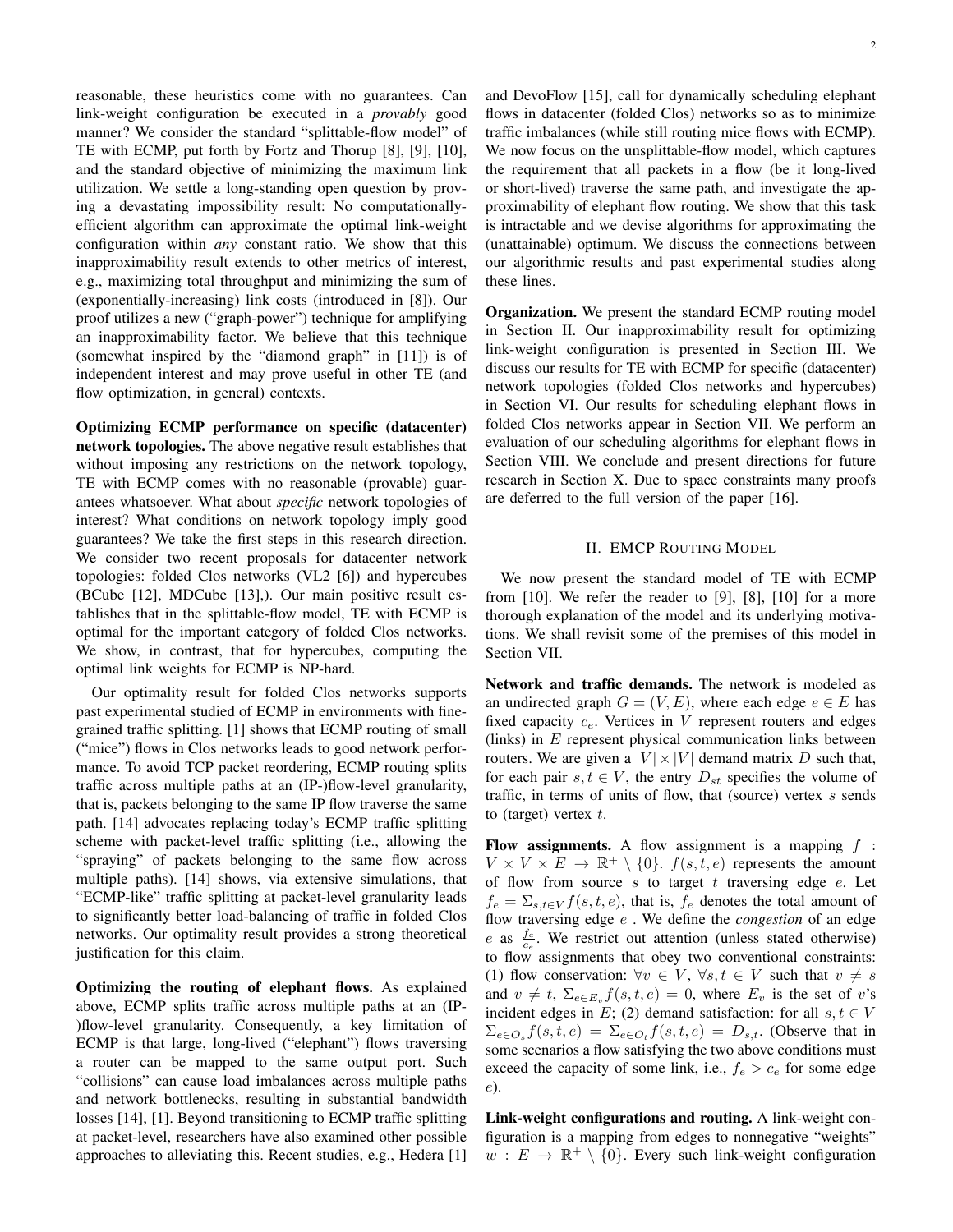$w$  induces the unique flow assignment that adheres to the following two conditions:

- Shortest-path routing. Link weights in  $w$  induce shortest paths between all pairs of vertices, where a path's length is simply the sum of its link weights. All units of flow sent from source  $s$  to target  $t$  must be routes along the resulting shortest-paths between them. We next explain how traffic is split between multiple shortest paths.
- Equal splitting. All units of flow traversing a vertex  $v$  en route to a given target vertex  $t$  are equally split across all of v's outgoing links on shortest-paths from  $v$  to target  $t$ .

Optimizing link weight configuration. We study the optimization of link-weight configuration for ECMP routing. We consider 3 optimization goals:

- MIN-ECMP-CONGESTION (MEC). A natural and wellstudied optimization goal is to minimize the maximum link utilization, that is, to engineer a flow assignment f (via link-weight configuration) so that  $max_{e \in E} \frac{f_e}{c_e}$  is minimized.
- MIN-SUM-COST. Another optimization goal that has been studied in the context of TE with ECMP is MIN-SUM-COST [8], [9], [10], [17]: minimizing the sum of edge-costs under a given flow  $\Sigma_e \phi(\frac{f_e}{c_e})$ , where  $\phi$  is an exponentially-increasing cost function, e.g.,  $\phi(x) = 2^x$ .
- MAX-ECMP-FLOW (MEF). MEF can be regarded as the straightforward generalization of classical max-flow objective to the multiple sources / multiple targets (i.e., multicommodity flow) setting. Here the goal is to send as much traffic through the network while (i) not exceeding the demands in  $D$  (i.e., possibly violating "demand" satisfaction", as defined above) and (ii) not exceeding the link capacities.

Approximating the optimum. While in some scenarios computing the optimal solution with respect to the above optimization goals is tractable, in other scenarios this task is NPhard. We therefore also explore the *approximability* of these goals. We use the following standard terminology. Let  $A$  be an algorithm for a minimization problem  $P$ . For every instance I of P, let  $A(I)$  denote the value of A's outcome for I and  $OPT(I)$  denote the value of the optimal solution for I. A is a polynomial-time  $\alpha$ -*approximation* algorithm for P for  $\alpha \geq 1$ if  $A$  runs in polynomial time and for any instance  $I$  of  $P$ ,  $A(I) \leq \alpha \cdot OPT(I)$ . Similarly an algorithm A is a polynomialtime α-*approximation* algorithm for a maximization problem P, for  $\alpha \geq 1$ , if A runs in polynomial time and, for any instance *I* of *P*,  $A(I) \ge \frac{OPT(I)}{\alpha}$  $rac{I(I)}{\alpha}$ .

## III. TE WITH ECMP IS INAPPROXIMABLE!

We settle a long-standing question by showing that optimizing link-weight configuration for ECMP is not only NPhard but cannot, in fact, be approximated within any "reasonable" factor (unless P=NP) with respect to all 3 optimization goals discussed in Section II: MIN-ECMP-CONGESTION, MIN-SUM-COST, and MAX-ECMP-FLOW. Remarkably, these inapproximability results hold even when the demand matrix has a single nonzero entry, i.e., when only a single router aims to send traffic to another router. Hence, in general, configuring link-weights for ECMP cannot be done in a provably good manner.

*Theorem 3.1:* No computationally-efficient algorithm can approximate the optimum with respect to MIN-ECMP-CONGESTION, MIN-SUM-COST or MAX-ECMP-FLOW, within any constant factor  $\alpha \geq 1$  unless  $P = NP$ , even when the demand matrix has a single nonzero entry.

The remainder of the section provides a proof of Theorem 3.1 for the MIN-ECMP-CONGESTION, MAX-ECMP-FLOW, and MIN-SUM-COST objectives.

We henceforth focus on the scenario that the demand matrix has a single nonzero entry. Below, we discuss the three main ingredients of the proof of Theorem 3.1: (1) a new graph-theoretic problem called "MAX-ECMP-DAG", which we prove is inapproximable within a small constant factor (Section III-A); (2) amplifying this inapproximability result for MAX-ECMP-DAG via a new technique to establish that MAX-ECMP-DAG is not approximable within *any* constant factor (Section III-B); and (3) showing that our inapproximability result for MAX-ECMP-DAG implies similar results for both MIN-ECMP-CONGESTION and MAX-ECMP-FLOW (Section III-C).

## *A.* MAX-ECMP-DAG

MAX-ECMP-DAG. We present the following graph-theoretic problem called "MAX-ECMP-DAG" (MED). In MAX-ECMP-DAG, the input is a capacitated directed acyclic graph (DAG) H and a single source-target pair of vertices  $(s, t)$  in H. We associate with every sub-DAG  $\bar{H}$  of H that contains s and t a flow assignment  $f_{\bar{H}}$  as follows. Given  $\bar{H}$ , the flow assignment  $f_{\bar{H}}$  is the max-flow from s to t in  $\bar{H}$  subject to the constraint that every vertex in  $\bar{H}$  split outgoing flow equally between all of its outgoing edges in  $H$ . The objective in MAX-ECMP-DAG is to find the sub-DAG of  $H$  for which the induced flow is maximized, i.e.,  $\max_{\bar{H}} |f_{\bar{H}}|$ .

Inapproximability result for MAX-ECMP-DAG. We prove that MAX-ECMP-DAG is inapproximable within a (small) constant factor via a reduction from a hardness result for MIN-ECMP-CONGESTION in [10]. We shall later introduce in Section III-B a new operator that will be used to amplify this inapproximability ratio.

*Theorem 3.2:* Given a MAX-ECMP-DAG instance I, distinguishing between the following two scenarios is NP-hard:

- $OPT(I) = 1$
- $OPT(I) = \frac{2}{3}$

where  $OPT(I)$  is the value of the optimal solution for I.

Observe that Theorem 3.2 implies that MAX-ECMP-DAG cannot be approximated within a factor of  $\frac{3}{2}$  (unless P=NP).

To prove it, we first show that the MIN-ECMP-CONGESTION problem remains hard even if we have a single source-target pair case (i.e., one single nonzero entry in the demand matrix  $D$ ). In this case, we observe that an optimal solution for a MIN-ECMP-CONGESTION instance is also an optimal solution for a MAX-ECMP-FLOW instance and vice versa. We then show that every solution for a MAX-ECMP-DAG instance can be translated into an "equivalent" solution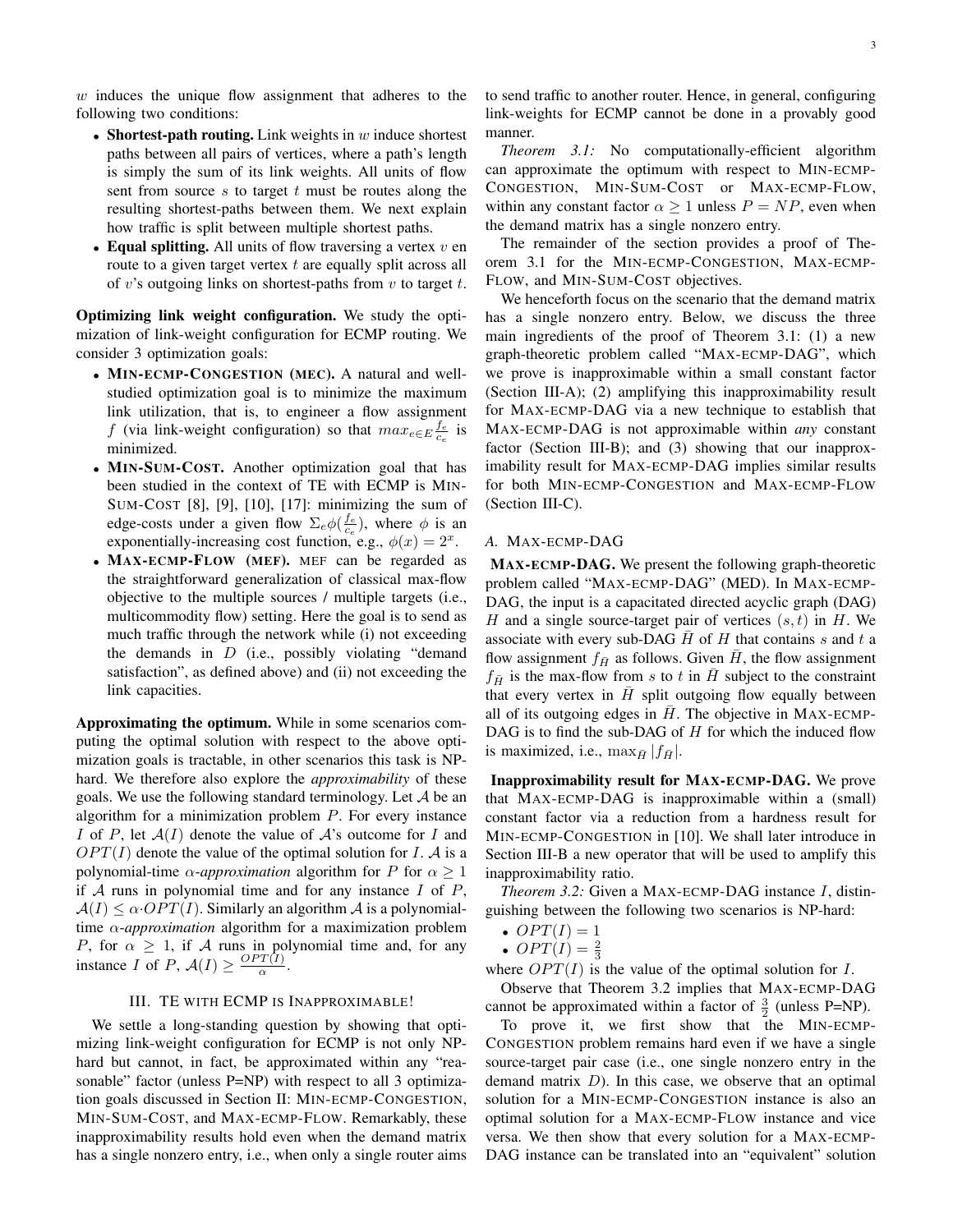for a MAX-ECMP-FLOW instance (i.e., a link weight assignment) that uses an undirected copy of the original graph. We start from the following theorem, which has been proved by Fortz and Thorup [10].

*Theorem 3.3:* Given a MIN-ECMP-CONGESTION instance I, with multiple unit flow demands in  $D$ , distinguishing between the following two scenarios is NP-Hard:

- OPT $_{MEC}(I) = 1$
- OPT<sub>MEC</sub> $(I) = \frac{3}{2}$

even when each source vertex sends the same amount of traffic to a unique target vertex and each target vertex receives the same amount of traffic from a unique source vertex.

Based on Theorem 3.3, we first prove that the same result holds even in the more restrictive case where there only exists a single source-target pair.

*Lemma 3.4:* Given a MIN-ECMP-CONGESTION instance I with a single source-target unit flow demand, distinguishing between the following two scenarios is NP-Hard:

- OPT $_{MEC}(I) = 1$ .
- $OPT_{MEC}(I) = \frac{3}{2}$ .

*Proof:* Let  $I = (G, D)$  be a MEC instance as defined in Theorem 3.3. Let  $s_1, \ldots, s_k$   $(t_1, \ldots, t_k)$  be the set of source (target) vertices and  $f$  be the amount of flow that is sent from a source vertex to a target vertex. For sake of simplicity, we assume that  $k$  is a power of 2. Create a copy  $G'$  of  $G$  and  $D'$  of D. Add a new source vertex s into  $G'$  and connect it to all vertices  $s_1, \ldots, s_k$  with a binary tree rooted at s. Add a new target vertex  $t$  and connect it with an edge to all vertices  $t_1, \ldots, t_k$ . Let  $D_{s,t} = 1$ ,  $D_{x,y} = 0$  for  $x \neq s$ and  $y \neq t$ , and set the capacity of each edge of the binary tree incident to a source (target) vertex  $s_i$  ( $t_i$ ) to  $\frac{1}{f \cdot k}$  and all the remaining edges of both binary trees to infinite. We then divide each edge capacity by a factor of  $f \cdot k$ . We now show that  $OPT_{MEC}((G, D)) = OPT_{MEC}((G', D'))$ . It is easy to see that  $OPT_{MEC}((G, D)) \geq OPT_{MEC}((G', D'))$ . In fact, if (i) the unit flow demand  $D_{s,t}$  is split among every edge in the binary tree that join s to all vertices  $s_1, \ldots, s_k$ , (ii) each flow from  $s_i$  is routed as in the optimal solution for  $I$ , and (iii) each flow is routed from each  $t_i$  directly to  $t$ , then the value of this solution will be equal to  $OPT_{MEC}((G, D))$ . By observing that an unequal splitting through the binary tree from s to vertices  $s_1, \ldots, s_k$  causes a congestion of 2 on the edge that connects a leaf of the binary tree to the corresponding source vertex, our lemma easily derives by Theorem 3.3.

We denote by  $I = (G, s, t)$  an instance of both MAX-ECMP-FLOW and MIN-ECMP-CONGESTION with a single sourcetarget unit flow demand from a vertex  $s$  to a vertex  $t$ . We restrict our attention to those instances that have only optimal solutions with at least an edge with congestion at least 1, i.e.,  $OPT_{MEC}(I) \geq 1.$ 

*Lemma 3.5:* A link weight assignment for a graph G is optimal for an instance  $(G, s, t)$  of MIN-ECMP-CONGESTION if and only if it is optimal for an instance  $(G, s, t)$  of MAX-ECMP-FLOW.

*Proof:* It is easy to see that, given an optimal solution for an instance  $I = (G, s, t)$  of MIN-ECMP-CONGESTION, by scaling the amount of flow that is sent from  $s$  to  $t$  by a factor of

 $\frac{1}{OPT_{MEC}(I)}$ , each edge will have congestion at most 1 and the amount of flow sent from  $s$  to  $t$  is not greater than 1, since  $OPT_{MEC} \geq 1$ . Hence,  $OPT_{MEF}(I) \geq \frac{1}{OPT_{MEC}(I)}$ . Vice versa, given an optimal solution for an instance  $I = (G, s, t)$ of MAX-ECMP-FLOW, by scaling the amount of flow sent from s to t by a factor of  $\frac{1}{OPT_{MEF(I)}}$ , each edge will have congestion at most  $\frac{1}{OPT_{MEF(I)}}$ , since at least an edge in the optimal solution has congestion 1, and a unit of flow will be routed from s to t. Hence,  $OPT_{MEC}(I) \leq \frac{1}{OPT_{MEF}(I)}$ .

*Corollary 3.6:* Given a MAX-ECMP-FLOW instance *I* with a single source-target pair, distinguishing between the following two scenarios is NP-Hard:

- OPT $_{MEF}(I) = 1$
- OPT<sub>MEF</sub> $(I) = \frac{2}{3}$

*Proof:* It easily follows by Lemma 3.5 and Theorem 3.4 by observing that  $OPT_{MEF}(I) = \frac{1}{OPT_{MEC}(I)}$ .

We now show that every solution for a MAX-ECMP-DAG instance can be translated in a link weight assignment that is associated with the same flow assignment on the graph. Hence, finding an optimal  $(s, t)$ -DAG is equivalent to computing an optimal link weight assignment, which allows us to present our amplification operator in the next section in a simpler way. We now introduce some useful notations. We say that a flow assignment f on a graph G is *realized* by a weight assignment w if by setting the link weights of  $G$  as in  $w$ , flows are routed according to f. Given a link weight assignment w, let  $\mathcal{B}(w)$ denote the oriented subgraph of  $G$  that contains the edges that are traversed by a flow. These edges are oriented according to the direction of the traversing flow. Since flows are routed according to the shortest-path criterium,  $\mathcal{B}(w)$  is a directed acyclic graph (DAG) with a single source s and a single sink t.

*Lemma 3.7:* For any arbitrary sub-DAG A with a single source s and a single sink  $t$  of a graph  $G$ , there exists a link weight assignment w such that  $\mathcal{B}(w)$  is equal to A.

*Proof sketch:* To compute a link weight assignment w that induces  $A$  as its shortest-path DAG, it is sufficient to set link weights as follows. Go over the vertices according to the topological order induced by A,  $(v_1, \ldots, v_n)$ , where  $v_1 = t$ and  $v_n = s$  and, for each vertex  $v_i$ , set the weights of each outgoing link l in A of vertex  $v_i$  so that l be on some shortest path from  $v_i$  to t. After going over all vertices, set the weights of all links not in  $A$  to be sufficiently high so as not to be on *any* shortest path. Observe that this link weight assignment indeed induces A as the resulting shortest-path DAG.

This theorem implies that for any instance  $I = (G, s, t)$ of MAX-ECMP-FLOW with  $OPT(I) \leq 1$ , we have that  $OPT_{MF}((G, s, t)) = OPT((G, s, t))$ . Hence, combining this with Lemma 3.7, we obtain the following constant inapproximability result for MAX-ECMP-DAG.

*Theorem 3.2*. *Given a* MAX-ECMP-DAG *instance* I*, distinguishing between the following two scenarios is NPhard:*

- $OPT(I) = 1$
- $OPT(I) = \frac{2}{3}$

*where*  $OPT(I)$  *is the value of the optimal solution for*  $I$ *.*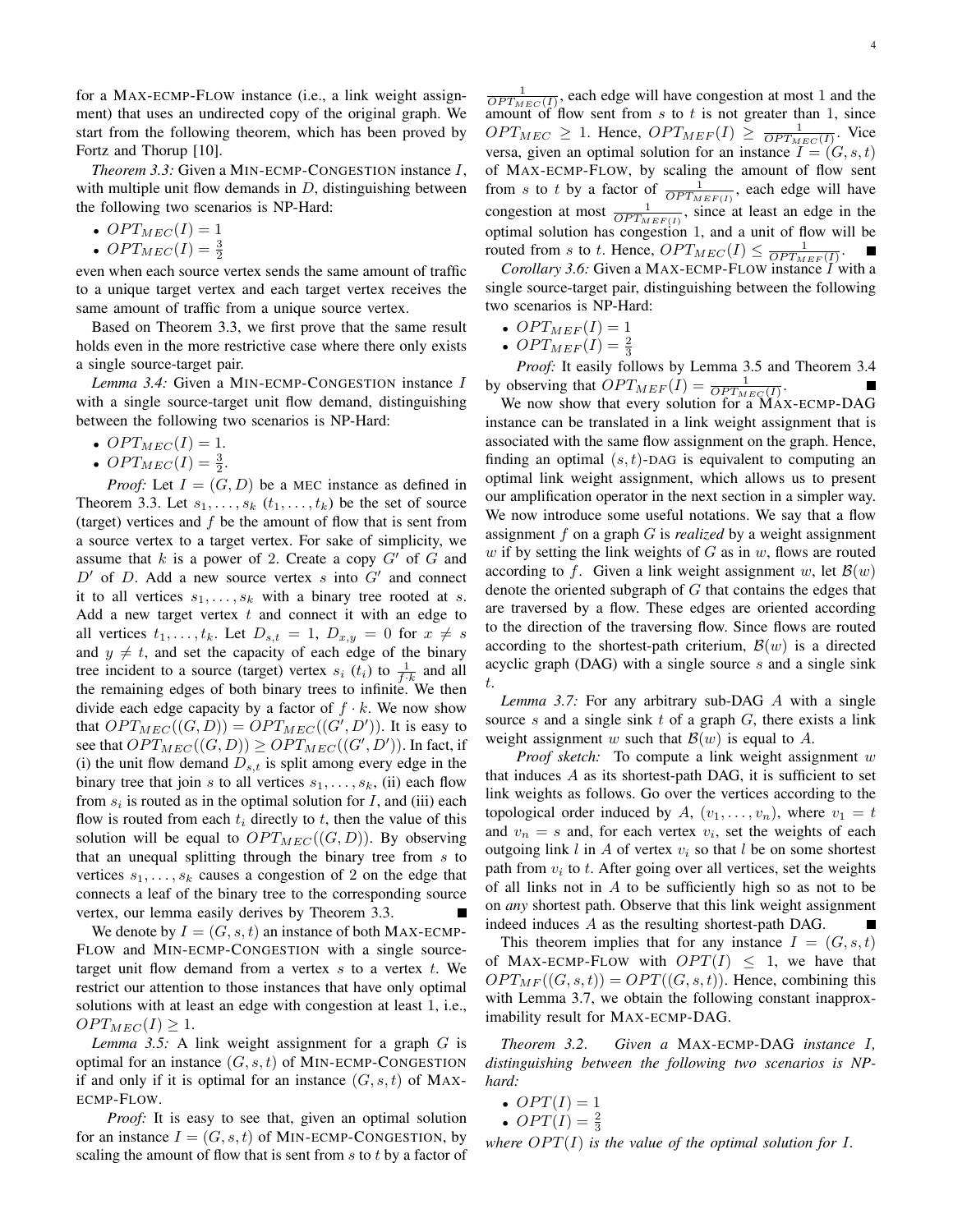

Fig. 4: Graph  $G_1$ .

## *B. Amplifying the Inapproximability Gap*

We can now leverage Theorem 3.2 to prove that that MAX-ECMP-DAG is not approximable within any constant factor.

Amplifying the inapproximability gap: a new technique. Our proof relies on a new technique for amplifying an inapproximability gap. Roughly speaking, we show how to create, given an instance  $I_0$  of MAX-ECMP-DAG, a new, polynomially-bigger, instance  $I_1$  of MAX-ECMP-DAG such that  $OPT(I_1) = (OPT(I_0))^2$ . Observe that as distinguishing between the scenario that  $OPT(I_0) = 1$  and the scenario that  $OPT(I_0) = \frac{2}{3}$  is NP-hard, distinguishing between the scenario that  $OPT(I_1) = 1$  and the scenario that  $OPT(I_1) = \left(\frac{2}{3}\right)^2$ is also NP-hard. By applying this idea multiple times the inapproximability gap can be further amplified to an arbitrary (constant) factor.

The  $\otimes$  operator: intuition. We now sketch the key tool used in our proof technique. We define the "⊗ operator" that, given two MAX-ECMP-DAG instances, constructs a new MAX-ECMP-DAG instance. Before formally defining the  $\otimes$  operator, we illustrate its use via the example in Figure 2. Consider the MAX-ECMP-DAG instance  $I_0$  in Figure 2. The numbers in black are edge capacities and the orange arrows indicate the direction of the edges. Observe that the optimal solution for  $I_0$ is the sub-DAG that contains the edges  $(s, a), (a, b), (b, t)$ , and

 $(a, t)$  and that the value of this solution is 9. Specifically, the optimal solution routes 9 units of flow through  $(s, a)$ , which are then equally split between $(a, b)$  and  $(a, t)$ , and the 4.5 units of flow entering vertex  $b$  are then sent directly to  $t$ . Now, consider the instance  $I_1$  of MAX-ECMP-DAG, shown in Fig. 4, that is obtained from  $I_0$  as follows. Let  $G_0$  be the network graph in  $I_0$ . We replace each edge  $(u, v)$  in  $G_0$  with an exact copy of  $G_0$ . We connect vertex u to the source vertex in this copy of  $G_0$  and vertex v to the target vertex. The capacity of each edge in this copy of  $G_0$  is set to be its original capacity in  $G_0$  multiplied by the capacity of  $(u, v)$ . The capacities of the edges connecting vertices  $u$  and  $v$  to this copy of  $G_0$  are set to be  $\infty$ .

We argue that the optimal solution for  $I_1$ ,  $OPT(I_1)$ is  $f^* = 9^2 = 81$ . We now provide some intuition for this claim. Let  $G_1$  be the network graph in  $I_1$ . Consider  $G_{(u,v)}$ , the copy of  $G_0$  that was used in the construction of  $I_1$  to replace the edge  $(u, v)$  in  $G_0$ . Specifically, consider  $G_{(a,b)}$ , with  $V(G_{(a,b)} = \{s_{a,b}, a_{a,b}, b_{a,b}, t_{a,b},\}$ and  $E(G_{(a,b)})$  =  $(a_{(a,b)}), (s_{(a,b)}, b_{(a,b)}),$  $(a_{(a,b)}, b_{(a,b)}), (a_{(a,b)}, t_{(a,b)}), (b_{(a,b)}, t_{(a,b)})\}$ . Observe that the optimal sub-DAG of  $G_{(a,b)}$  in terms of maximizing the flow from  $s_{(a,b)}$  to  $t_{(a,b)}$  is precisely as in the optimal solution for  $I_0$ . Observe also that the value of the optimal solution within  $G_{(a,b)}$  is  $9 \times 6$ , that is,  $f^*$  multiplied by the capacity of the edge  $(a, b)$  in  $G_0$ . Similarly, every subgraph  $G_{(u,v)}$ can route a flow of  $f^* \times c_{G_0}((u, v))$ , where  $c_{G_0}((u, v))$  is the capacity of the edge  $(u, v)$  in  $G<sub>0</sub>$ . Hence, the network graph  $G_1$  can be abstracted as in Figure 3 (replacing each copy of  $G_0$  by a single edge with the appropriate capacity). A simple argument shows that the optimal solution in this instance of MAX-ECMP-DAG has value  $(f^*)^2$ , the value of the optimal solution in  $I_0$  multiplied by a scaling factor of  $f^*$ .

The  $\otimes$  operator: formal definition. Let  $I_1$  and  $I_2$  be two MAX-ECMP-DAG instances. We now define the operation  $I_1 \otimes I_2$ . Let  $G_1$  and  $G_2$  be the network graphs in  $I_1$  and  $I_2$ , respectively.  $I = I_1 \otimes I_2$  is an instance of MAX-ECMP-DAG with network graph  $G$  constructed as follows. We create, for every edge  $e \in E(G_1)$ , a copy of  $G_2$ ,  $G_e$ . Let  $s_e$  and  $t_e$  denote the source and target vertices in  $G_e$ , respectively. The set of vertices in  $G$  consists of the vertices in  $V(G_1)$  and also of the vertices in all  $V(G_e)$ 's, i.e.,  $V(G) = V(G_1) \bigcup_{e \in E(G_1)} V(G_e)$ . The set of edges in G contains all the edges in the different  $E(G_e)$ 's, and also the edges  $(u, s_e)$  and  $(t_e, v)$  for every edge  $e = (u, v) \in E(G_1)$ , i.e.,  $E(G) = \bigcup_{e=(u,v)\in E(G_1)} (\{(u, s_e)(t_e, v)\} \cup E(G_e)).$  The capacity of every edge in  $G_e$  is set to be the capacity of the corresponding edge in  $G_2$  multiplied by the capacity of  $e$  in  $I_1$ . The capacity of every edge of the form  $(u, s_e)$  or  $(t_e, v)$ is set to  $\infty$ .

Gap amplification via the  $\otimes$  operator. We prove a crucial property of the ⊗ operator: applying the ⊗ operator to an instance  $I$  of MAX-ECMP-DAG  $k$  times increases the value of the optimal solution from  $OPT(I)$  in the original instance *I* to  $(OPT(I))^k$  in the resulting new instance of MAX-ECMP-DAG.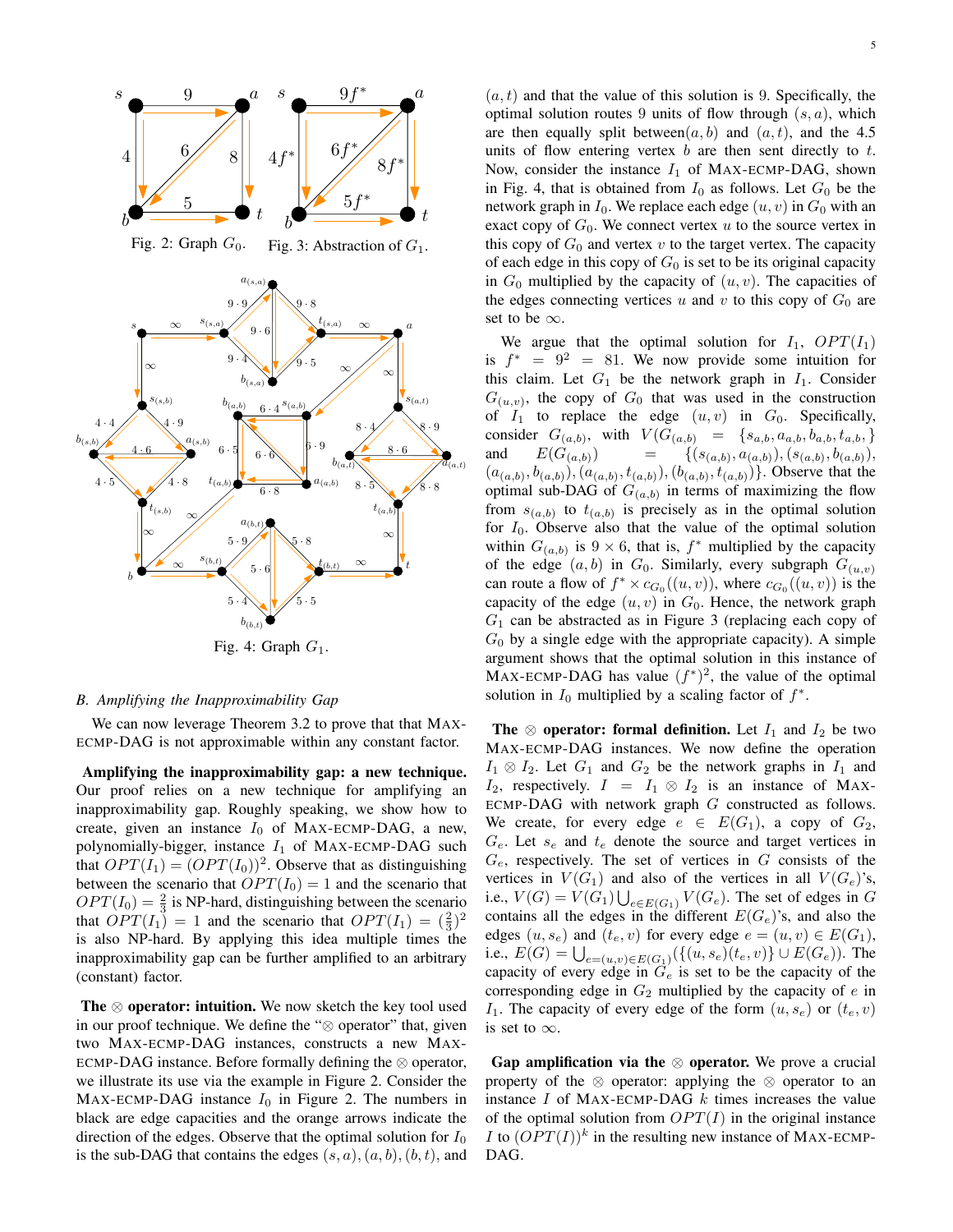*Lemma 3.8:* Let I be an instance of MAX-ECMP-DAG.  $OPT(\otimes^k I) = (OPT(I))^k$  for any integer  $k > 0$ .

*Proof:* Let  $I = \otimes^0 I$  be a MAX-ECMP-DAG instance. Recall that  $I$  is a DAG with a single source  $s$  and sink  $t$ . We prove this lemma by induction on k. Let  $\bar{H}_0$  be an optimal solution for  $\otimes^0 I$ , that is, a sub-DAG of I.

In the base case  $k = 0$ , we have that  $OPT(\otimes^0 I) =$  $OPT(I)^1$ , which is true since  $\otimes^0 I = I$ .

In the inductive case  $k > 0$ , let  $I_k = \otimes^k I$  and  $I_{k+1} =$  $\otimes^{k+1} I$ . Let  $\bar{H}_k$  be an optimal solution for  $I_k$ . We prove that there exists a sub-DAG  $\hat{H}_{k+1}$  of  $I_{k+1}$  such that  $OPT(I_{k+1}) =$  $OPT(I)^{k+2}$ . First, we prove that  $OPT(I_{k+1}) \geq OPT(I)^{k+2}$ . Recall that, each edge e of  $I_k$  with capacity  $c_{I_k}(e) \neq \infty$ is replaced in  $I_{k+1}$  by a DAG  $H_e$ , where the capacity of each edge of  $H_e$  is multiplied by a factor  $c_{I_k}(e)$ . Consider a solution  $\overline{H}_{k+1}$  of  $I_{k+1}$  constructed as follows. For each vertex of  $I_{k+1}$  that is not contained in any graph  $H_e$  (i.e, each vertex in common with  $I_k$ ), we split the traffic according to the optimal solution in  $I_k$ , i.e., for each edge  $(x, y) \in E(\overline{H}_k)$ add  $(x, s_{(x,y)})$  and  $(t_{(x,y)}, y)$  into  $\overline{H}_{k+1}$ . Moreover, for each subgraph  $H_e$ , with  $e \in E(I_k)$ , we split traffic as  $\bar{H}_0$  does in I. Namely, for each subgraph  $H_e$ , where  $e \in E(\bar{H}_k)$ , for each edge  $(x, y) \in E(\overline{H}_0)$  add  $(w_e, y_e)$  into  $E(\overline{H}_{i+1})$ . Observe that we can route through  $H_e$  a flow that is  $OPT(I_0)$ times larger than  $c_{I_k}(e)$ . Therefore, the maximum flow in  $I_{k+1}$ is  $OPT(I_0) \cdot OPT(I_k) = OPT(I_0 =) \cdot OPT(I_0)^{k+1} =$  $OPT(I_0)^{k+2}$ , which implies  $OPT(I_{k+1}) \geq OPT(I)^{k+2}$ .

Now, we prove that  $OPT(I_{k+1}) \leq OPT(I)^{k+2}$ . Suppose, by contradiction, that there exists a sub-DAG  $\overline{H}_{k+1}$  of  $I_{k+1}$ such that  $f_{\bar{H}_{k+1}} > OPT(I)^{k+2}$ . Construct a sub-DAG  $\bar{H}_k$  of  $I_k$  as follows. For each directed edge  $(v, u_{(x,y)}) \in E(\bar{H}_{k+1}),$ where v is a vertex of  $I_{k+1}$  in common with  $I_k$  and  $u_{(x,y)}$ is the source or target vertex of any subgraph  $H_{(x,y)}$ , add  $(v, y)$  into  $E(\bar{H}_k)$  if  $y \neq v$ , otherwise add  $(v, x)$ . Since each edge e of  $I_k$  can route a flow  $OPT(I)$  times smaller than its corresponding subgraph  $H_e$  of  $I_{k+1}$ , we have that the maximum flow through  $\overline{H}_k$  is at least  $\frac{f_{H_{k+1}}}{OPT(I)} > \frac{OPT(I)^{k+2}}{OPT(I)}$  $OPT(I)^{k+1}$ , which is a contradiction, since, by induction hypothesis, we have that  $OPT(I_k) = OPT(I)^{k+1}$ .

Lemma 3.8 can now be used to prove that no constant approximation ratio is achievable for MAX-ECMP-DAG. Recall that, by Theorem 3.2, distinguishing, for a given a MAX-ECMP-DAG instance  $I$ , between the following two scenarios in NP-hard: (1)  $OPT(I) = 1$ ; and (2)  $OPT(I) = \frac{2}{3}$ . Observe that when combined with Lemma 3.8 this implies that distinguishing, for a given a MAX-ECMP-DAG instance I, between the following two scenarios is also NP-hard: (1)  $OPT(I) = 1$ ; and (2)  $OPT(I) = (\frac{2}{3})^k$  for any constant integer  $k > 0$ .

# *C. Relating* MAX-ECMP-DAG *to* MIN-ECMP-CONGESTION *and* MAX-ECMP-FLOW

Given an instance  $H_0$  of MAX-ECMP-DAG, let  $G_k$  be a copy of  $\otimes^k H_0$  with undirected edges. Let s and t be the source and sink vertices of  $H_0$ . We denote by  $I_k$  an instance  $(G_k, s, t)$ of MAX-ECMP-FLOW. We introduce a property of a graph instance that will be used to exploit the amplification technique in MIN-ECMP-CONGESTION and MAX-ECMP-FLOW.

**Reversibility.** We say that an MEF instance  $I = (G, s, t)$  is *non-reversible* if  $OPT_{MEF}(I) \geq OPT_{MEF}((G, t, s))$ . Similarly, an MEC instance I is non-reversible if  $OPT_{MEC}(I) \leq$  $OPT_{MEC}((G, t, s)).$ 

*Lemma 3.9:* Let  $I = (G, s, t)$  be an MEF instance with  $OPT_{MEF} = \{k, \frac{2}{3}k\}$ , with  $k > 0$ . It is possible to construct in polynomial time a non-reversible instance  $I'$  such that  $OPT_{MEF}(I) = OPT_{MEF}(I').$ 

*Proof:* If G is non-reversible, we create  $I' = (G', s', t)$ as a copy of I where s' is a new vertex added into  $V(G')$ . Moreover, we add four vertices  $v_1, v_2. v_3$ , and  $v_4$  and connect them to s through a path  $(v_1, v_2, v_3, v_4, s)$ , with capacity k. Then, we connect s' to each vertex  $v_1, v_2, v_3, v_4$  with an edge of capacity  $\frac{1}{4}k$ . Observe that, by construction, the maximum flow from s to s' is  $\frac{1}{4}k+\frac{1}{8}k+\frac{1}{16}k+\frac{1}{32}k$ , while the maximum flow from s' to s is  $\hat{k}$  since s' can send a flow of value  $\frac{1}{4}k$  to  $v_1, v_2, v_3$ , and  $v_4$ , respectively. Hence,

$$
OPT_{MEF}(G, s', t) =
$$
  
= min{OPT<sub>MEF</sub>(G', s', s), OPT<sub>MEF</sub>(G', s, t)}  
= min{k, OPT<sub>MEF</sub>(G, s, t)} = OPT<sub>MEF</sub>(G, s, t)   

$$
\geq \frac{2}{3}k \geq \frac{1}{4}k + \frac{1}{8}k + \frac{1}{16}k + \frac{1}{32}k =
$$
  
= OPT<sub>MEF</sub>(G', s, s')  $\geq OPT_{MEF}(G', t, s')$ ,

which means that  $I'$  is non-reversible.

*Corollary 3.10:* Let  $I = (G, s, t)$  be a MEC instance with  $OPT_{MEC} = \left\{ k, \frac{3}{2}k \right\}$ , with  $k > 0$ . It is possible to construct in polynomial time a non-reversible instance  $I'$  such that  $OPT_{MEC}(I) = OPT_{MEC}(I').$ 

*Proof:* It easily follows by Lemma 3.5.

Relating MAX-ECMP-DAG to MAX-ECMP-FLOW. Given an instance  $H_0$  of MAX-ECMP-DAG such that its undirected copy  $G_0$  is non-reversible. Let s and t be the source and sink vertices of  $H_0$ . We say that a flow assignment f in  $G_0$  is *compliant* with  $H_0$  if for every edge  $(x, y) \in E(G_0)$ , if a flow is routed from x to y, then  $(x, y) \in E(H_0)$ . We say that a directed acyclic graph  $H'$  is an *orientation* of an undirected graph  $G_0$  if at least an optimal flow assignment  $f$ of G is compliant with H. We denote  $H_k = \otimes^k H_0$ , by  $G_k$ the undirected copy of  $H_k$ , and by  $I_k$  an instance  $(G_k, s, t)$ of MAX-ECMP-FLOW.

*Lemma 3.11:* Suppose that in at least one optimal solution for  $(G_0, s, t)$  the corresponding flow assignment is compliant with  $H_0$ . Then,  $OPT(H_k) = OPT_{MEF}(I_k)$ .

*Proof:* We prove it by induction. In the base case  $k = 0$ , the statement of the lemma holds since instance  $I_0$  is such that it has an optimal solution that is compliant with  $H_0$ . In the inductive case  $k > 0$ , by Lemma 3.7 we know that  $OPT_{MEF}(I_k) = OPT(H_k) = OPT(H_0)^{k+1}$  and  $OPT_{MEF}(I_{k+1})$  is at least  $OPT(H_{k+1}) = OPT(H_0)^{k+2}$ . We want to show that  $OPT_{MEF}(I_{k+1}) \leq OPT(H_0)^{k+2}$ . Suppose, by contradiction, that there exists a sub-DAG  $\overline{H}_{k+1}$ of  $I_{k+1}$  such that  $f_{\bar{H}_{k+1}} > OPT(I)^{k+2}$ . Construct a sub-DAG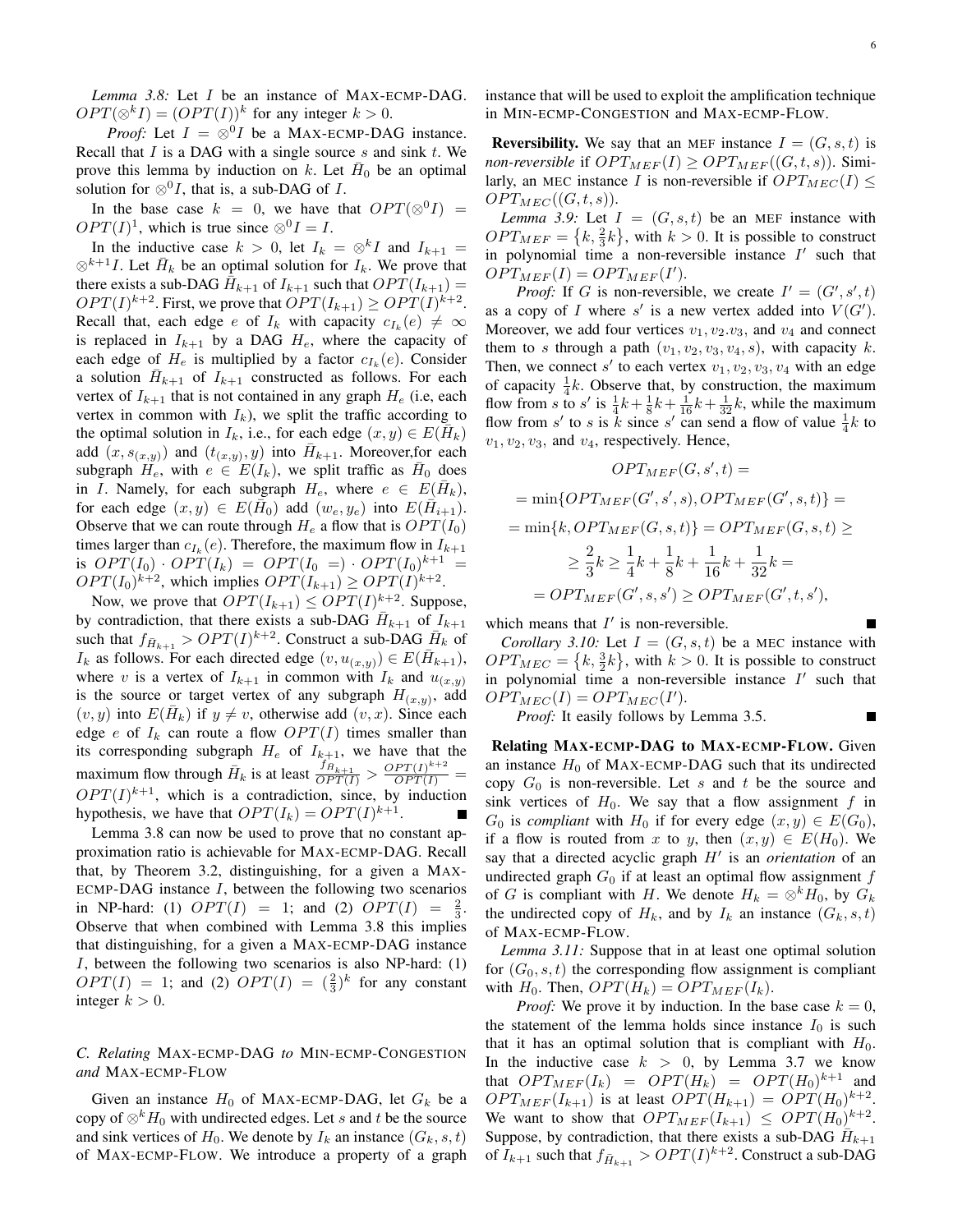$\bar{H}_k$  of  $I_k$  as follows. For each directed edge  $(v, u_{(x,y)}) \in$  $E(\bar{H}_{k+1})$ , where v is a vertex of  $I_{k+1}$  in common with  $I_k$ and  $u_{(x,y)}$  is the source or target vertex of any subgraph  $H_{(x,y)}$ , add  $(v, y)$  into  $E(\bar{H}_k)$  if  $y \neq v$ , otherwise add  $(v, x)$ . Recall that, since  $I^0$  is non-reversible, for each graph  $H_e$ , we have  $OPT_{MEF}(H_e, t_e, s_e) \leq OPT_{MEF}(H_e, s_e, t_e)$  =  $OPT_{MEF}(H_0, s, t) \cdot c_{I_k}(e)$ , which means that, for each edge e of  $H_k$ , we can route at least a flow  $OPT_{MEF}(I_0)$ times smaller than in  $H_e$ . Hence, solution  $\bar{H}_k$ , induces a maximum flow through  $H_k$  of at least  $\frac{OPT_{MEF}(I_{k+1})}{OPT_{MEF}(I_0)}$  >  $OPT_{MEF}(I_0)^{k+2}$  $\frac{P^{T}M_{E}F(I_0)^{n+2}}{OPT_{M}F(I_0)}$  =  $OPT_{M}F(I_0)^{k+1}$  units, which is a contradiction, since, by induction hypothesis, we have that  $OPT_{MEF}(I_k) = OPT_{MEF}(I_0)^{k+1}.$ 

By Lemma 3.5. we have the following corollary.

*Corollary 3.12:*  $OPT(H_k) = \frac{1}{OPT_{MEC}(I_k)}$ .

We present the following lemma, which concludes the proof. *Lemma 3.13:* For any  $\alpha > 1$ , if MAX-ECMP-DAG is NPhard to approximate within a factor of  $\alpha$  then

- MIN-ECMP-CONGESTION is NP-hard to approximate within a factor of  $\alpha$  in the single source-target pair setting;
- MAX-ECMP-FLOW is NP-hard to approximate within a factor of  $\alpha$  in the single source-target pair setting.

*Proof:* Suppose, by contradiction that there exists an  $\alpha > 0$ , such that MAX-ECMP-FLOW can be approximated within a factor of  $\alpha$ , i.e., there exists a polynomial time algorithm  $A$  that, given an instance  $I$  of MAX-ECMP-FLOW, returns a solution of value  $A(I) \geq \frac{OPT_{MF}(I)}{\alpha}$ . We can construct a  $\alpha$ -approximation algorithm for MAX-ECMP-DAG as follows. Let  $I_0 = (H_0, s, t)$  be a MAX-ECMP-DAG instance used in Lemma 3.6 such that its undirected copy  $G_0$  is nonreversible. By Lemma 3.9, we know that such instance must exists. Moreove, we have that  $OPT(I_0)$  is either 1 or  $\frac{2}{3}$ . Further, it was proved in [8] that it is easy to compute an orientation of  $G_0$  such that at least one optimal solution is compliant with it. Now, let c be an integer such that  $\left(\frac{2}{3}\right)^c < \alpha$ . Let  $H_c = \otimes^c H_0$ , denote by  $G_c$  the undirected copy of  $H_c$ , and by  $I_c$  an instance  $(G_c, s, t)$  of MAX-ECMP-FLOW. By Lemma 3.11, we have that  $OPT(H_c) = OPT_{MF}(I_c)$ . Now, if  $OPT(H_0) = 1$ , we have that  $\mathcal{A}((G_c, s, t)) \ge \alpha$ . Otherwise, if  $OPT(H_0) = \frac{2}{3}$ , since  $OPT_{MF}(I_c) = OPT(H_c) = (\frac{2}{3})^c$ , we have that  $A(I_k) \leq (\frac{2}{3})^c < \alpha$ . Hence, A can be used to distinguish, in polynomial time, between MAX-ECMP-DAG instances with optimal value 1 or  $\frac{2}{3}$ , which is a contradiction to Theorem 3.2.

By Lemma 3.5, the same result also holds for MIN-ECMP-CONGESTION.

#### IV. SUM OF LINK COSTS INAPPROXIMABILITY

We now turn our attention to the well-studied MIN-SUM-COST problem, presented in [8], where each link has a cost that depends on the amount of flow routed through it, and the goal is to minimize the sum of the costs acoss links. As in [5], [8], [9], we consider the individual-link-cost function  $\phi(x) = 2^x - 1$ . The objective is to route flow so as to minimize the expression

$$
\min \sum_{e \in E(G)} \phi\left(\frac{f_e}{c_e}\right)
$$

.

We show that approximating the optimum within any constant factor is NP-Hard. To this end, we again exploit our amplification technique, which uses the operator ⊗.

We first introduce and study a related problem, called MIN-CONGESTED-EDGES. The goal is to minimize the number of edges have congestion, that is, value  $\frac{f_e}{c_e}$ , at least  $\frac{3}{2}$ . We then show how to leverage our  $\otimes$  amplification technique to amplify the gap between two different classes of instances of MIN-CONGESTED-EDGES, as we did for the MAX-ECMP-DAG problem in the previous section. Finally, we relate MIN-CONGESTED-EDGES to MIN-SUM-COST, concluding that the the latter is not approximable within any constant factor (Theorem 4.4).

 $MIN-CONGESTED-EDGES$  problem. An instance  $I$  of this problem is a graph  $G$ , a source vertex  $s$ , and a target vertex t, exactly as in the MEC and the MEF problems.

In the reduction from 3-SAT used in [10] to prove that MIN-ECMP-CONGESTION is not approximable within a factor of  $\frac{3}{2}$ , a SAT formula F with n variables is transformed into an instance  $I = ((G, s, t), \cdot)$  of MIN-ECMP-CONGESTION such that, if a variables assignment satisfies a clause  $c$ , then the edge  $e_c$  associated with clause c is such that  $\frac{f_{e_c}}{c_{e_c}} \leq 1$ , otherwise  $\frac{f_{e_c}}{c_{e_c}} = \frac{3}{2}$ . Since the reduction is from 3-SAT, we can use the following well-known inapproximability result (Theorem 4.1) to prove that also in a slightly modified Fortz and Thorup construction, at least a certain amount of edges must be congested (Lemma 4.2).

*Theorem 4.1:* [18]. For any  $\epsilon > 0$ , MAX-3-SAT is  $(\frac{7}{8} + \epsilon)$ hard to approximate.

We omit the proof of the following lemma, which is based on Theorem 4.1 and on a straightforward modification of the Fortz and Thorup construction.

*Lemma 4.2:* There exists two constants  $\alpha > 1$  and  $p > 0$ such that, given a congestion threshold  $C = \frac{3}{2}$ , it is NP-Hard to approximate MIN-CONGESTED-EDGES within a factor of  $\alpha$  even if the input instance I is "non-reversible", in its optimal solution either all edges have congestion at most 1 or at least a fraction  $p$  of its edges have congestion at least  $C$ , and an orientation of I is given in input.

In MIN-CONGESTED-EDGES, an instance  $I = (G, s, t)$  is *non-reversible* if, in every optimal solution of  $(G, t, s)$  at least  $p > 0$  edges have congestion at least  $\frac{3}{2}$ .

We now prove the following key lemma that, given an instance I, provide a lower bound on the number of edges that are "heavily" congested in  $\otimes^k I$ , with  $k \in \mathbb{N}$ .

Let  $I = (G, s, t)$  be a non-reversible MIN-SUM-COST instance such that it only admits solutions where at least a fraction  $p > 0$  of its edges have congestion at least C. Let  $H$  be a directed copy of  $G$  such that there exists at least an optimal flow assignment for  $I$  that is compliant with H. We denote by  $G_k$  the undirected copy of  $\otimes^k H$  and by  $I_k = (G_k, s, t).$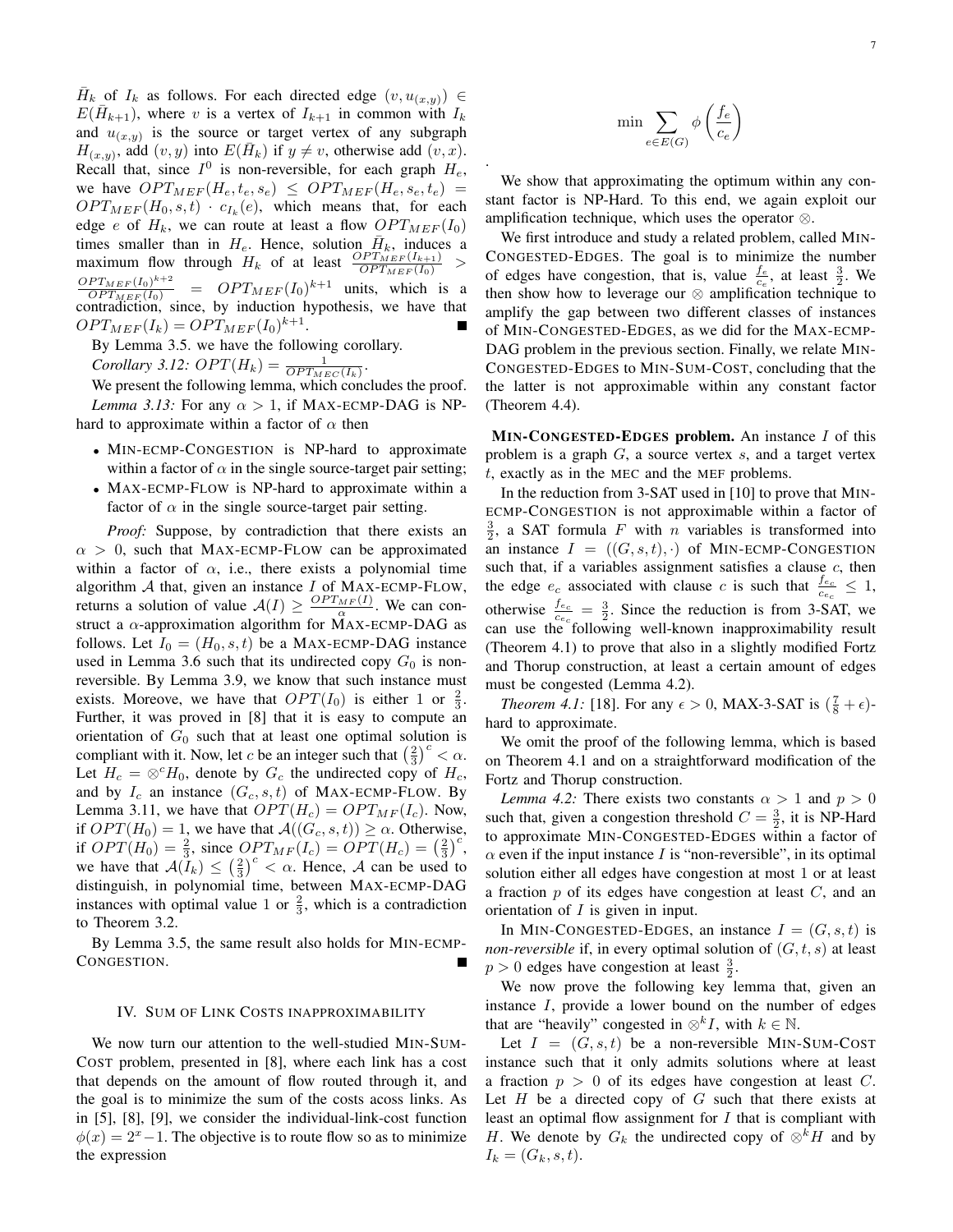*Lemma 4.3:* For every  $k \geq 0$ , every solution for  $(G_k, s, t)$ is such that at least a fraction  $p^{k+1}$  of the edges of  $G_k$  have congestion at least  $C^{k+1}$ .

*Proof:* We prove it inductively on k. In the base case  $k = 0$ , the statement trivially holds. In the inductive step  $k > 0$ , by inductive hypothesis, in every solution of  $I<sup>k</sup>$  at least  $p^{k+1}|E(G_k)|$  edges have congestion at least  $C^{k+1}$ . We want to prove that in every solution of  $I_{k+1}$  at least  $p^{k+2} |E(G_{k+1})|$ of the edges have congestion at least  $C^{k+2}$ . Suppose, by contradiction, that there exists an optimal solution  $\overline{A}$  of  $I_{k+1}$ (i.e., a sub-DAG of  $\otimes^k H$  with a source s and a sink t) such that less than  $p^{k+2} |E(G_{k+1})|$  edges have congestion at least  $C^{k+2}$ . We now construct an optimal sub-DAG solution  $A_k$  of  $I_k$  from  $\overline{A}$  exactly as we did in the proof of Lemma 3.8, i.e., for each vertex in common between  $G_k$  and  $G_{k+1}$ , we split traffic in the same way.

Recall that, each edge e of  $G_k$  with capacity  $c_{G_k}(e) \neq \infty$ is replaced by a graph  $G_e = G$  in  $G^{k+1}$ , where the capacity of each edge of  $G_e$  is multiplied by  $c_{G_k}(e)$ . Observe that, by definition of  $G$ , we have that at least a fraction  $p$  of the edges in  $E(G)$  have a congestion of C, when one unit of traffic is routed from s to t in G. As a consequence, by definition of  $G_e$ , we know that at least a fraction  $p$  of its edges have congestion  $C_e \geq C f_e$ , where  $f_e$  is the amount of flow routed from  $s_e$  to  $t_e$ in  $G_{k+1}$ . By construction of  $A_k$ , we have that edge  $e \in E(G_k)$ is also traversed by a flow  $f_e$ , which means that its congestion is  $\frac{C_e}{C}$ . By a simple counting argument, there only exist at least  $(1 - p^{k+1})|E(G_k)|$  subgraphs  $G_e$  such that for each of them less than  $p|E(G)|$  edges have congestion at least  $C^{k+2}$ . This implies, that the flow assignment associated with  $A_k$  is such that at least  $(1-p^{k+1})|E(G_k)|$  edges have congestion at most  $\frac{C_e}{C} < \frac{C^{k+2}}{C} = C^{k+1}$ , which is a contradiction since, by inductive hypothesis, in any solution of  $I_k$  at least  $p^{k+1}|E(G_k)|$  edges have congestion at least  $C^{k+1}$ .

We now prove that MIN-SUM-COST is inapproximable within any constant factor. We consider the two class of instances of Lemma 4.2. We then leverage our construction technique based on operator ⊗ on these instances. As a consequence, by Lemma 3.12 and Lemma 4.3, the gap between the optimal sum of link costs can be set arbitrary large.

*Theorem 4.4:* It is NP-Hard to approximate the MIN-SUM-COST problem within any constant factor.

*Proof:* Suppose that there exists an  $\alpha$ -approximation algorithm for a certain constant  $\alpha$ . Let  $I = (G, s, t)$  be a non-reversible instance of MIN-CONGESTED-EDGES used to prove the NP-Hard-ness in Lemma 4.3, i.e., in any optimal solution of  $I$  either (i) all edges have congestion at most  $1$ or (ii) at least a fraction  $p$  of the edges have congestion at least  $C = \{\frac{3}{2}\}.$  Let H be a directed copy of G such that there exists at least an optimal flow assignment of  $I$  that is compliant with H.

We now leverage our result for MIN-CONGESTED-EDGES to get an estimate of the value of an optimal solution of the MIN-SUM-COST problem on an instance constructed based on *I* using our operator  $\otimes$ .

In case (i), by Lemma 3.12, each edge of  $G_k$  in the optimal solution of  $I^k$  has congestion at most 1. Hence,  $\sum_{e \in E(G_k)} \phi \left( \frac{f_e}{c_e} \right) \leq \phi(1) |E(G_k)| = |E(G_k)|$ . In case

(ii), by Lemma 4.3, there exists at least a fraction  $p^{k+1}$ of the edges of  $G_k$  that have congestion at least  $C^{k+1}$ . Hence,  $\sum_{e \in E(G_k)} \phi \left( \frac{f_e}{c_e} \right) \geq p^{k+1} |E(G_k)| \phi \left( \left( \frac{3}{2} \right)^{k+1} \right) =$  $p^{k+1} |E(G_k)| 2^{\left(\frac{3}{2}\right)^{k+1}-1}$ . Hence, the value of an optimal solution in case (ii) is at least  $2^{\left(\frac{3}{2}\right)^{k+1}-1}p^{k+1}$  times higher than the value of an optimal solution in case (i). This quantity can be made larger than  $\alpha$ , for any  $\alpha \geq 1$ , by carefully selecting a certain  $k > 0$ . This implies that, an  $\alpha$ -approximation algorithm for MIN-SUM-COST can be exploited to distinguish between the two class of instances, which is a contradiction because of Lemma 4.2.

# V. NON-CONSTANT (ALMOST POLYNOMIAL) INAPPROXIMABILITY FACTORS

Theorem 3.1 shows that both MIN-ECMP-CONGESTION and MAX-ECMP-FLOW cannot be approximated with any constant factor unless P=NP. However, if one is willing to use a slightly stronger assumption than  $P \neq NP$ , namely that NP is not contained in 'quasi-polynomial' time, then a stronger hardness result is attainable (see below). Again, this result is achieved via the repeated use of our gap-amplification technique (see, e.g., [19] for a similar approach).

To make our statement formal, we define the quasipolynomial time family to be the set of decision problems that have an  $n^{(\log n)^{\beta}}$ -time solution, where *n* denotes the size of the instance and  $\beta$  is any positive constant.

*Theorem 5.1:* For any  $\epsilon > 0$ , MAX-ECMP-FLOW is hard to approximate within factor  $\left(\frac{3}{2}\right)^{(\log n)^{1-\epsilon}}$ , where *n* is the number of edges of the input graph, unless  $NP$  is in quasi polynomial time.

Note that if one assigns the value 0 to the term  $\epsilon$  in the expression for the hardness-of-approximation factor above, then it becomes a constant power of  $n$ . But since the theorem requires that  $\epsilon > 0$ , one can interpret the hardness factor as being "almost-polynomial" in  $n - a$  power of n that slowly decreases to 0 as  $n$  grows. Before we prove Theorem 5.1 let us start with the following technical lemma.

*Lemma 5.2:* Let I be a MAX-ECMP-DAG instance. Then  $|E(\otimes^k I)| \leq |E(I)|^{k+2}.$ 

*Proof:* Let  $|E(I)|$  be the number of edges of *I*. The number of edges of  $\otimes^k I$  is  $|E(\otimes^k I)| = |E(I)|^{k+1} + 2(|E(I)|^k +$  $\dots + |E(I)| \leq |E(I)|^{k+1} + 2|E(I)|^{k+1} \leq |E(I)|^{k+2}$ , where in the last inequality we assumed that  $|E(I)| \geq 2$ .

We are now ready to prove Theorem 5.1.

*Proof of Theorem 5.1:* We repeat the construction as in Lemma 3.8, except that we increase the value of  $k$ . Consider a given MAX-ECMP-DAG instance  $I_0 = (G, s, t)$ , whose optimal solution is either 1 or  $\frac{3}{2}$ . We now pick  $k =$  $\lceil (\log |E(G)|)^{\gamma} \rceil$ , for some constant  $\gamma > \frac{1-\epsilon}{\epsilon}$ . By Lemma 5.2 we have that

$$
|E(\otimes^k I)| \le |E(I_0)|^{k+2},\tag{1}
$$

and thus  $\otimes^k I$  can be constructed from  $I_0$  in quasi-polynomial time. By Lemma 3.8, we have that  $OPT(\otimes^k I)$  is either 1 or  $\left(\frac{2}{3}\right)^{k+1}$ , depending on the maximal flow in the original instance I. If we could get a polynomial time approximation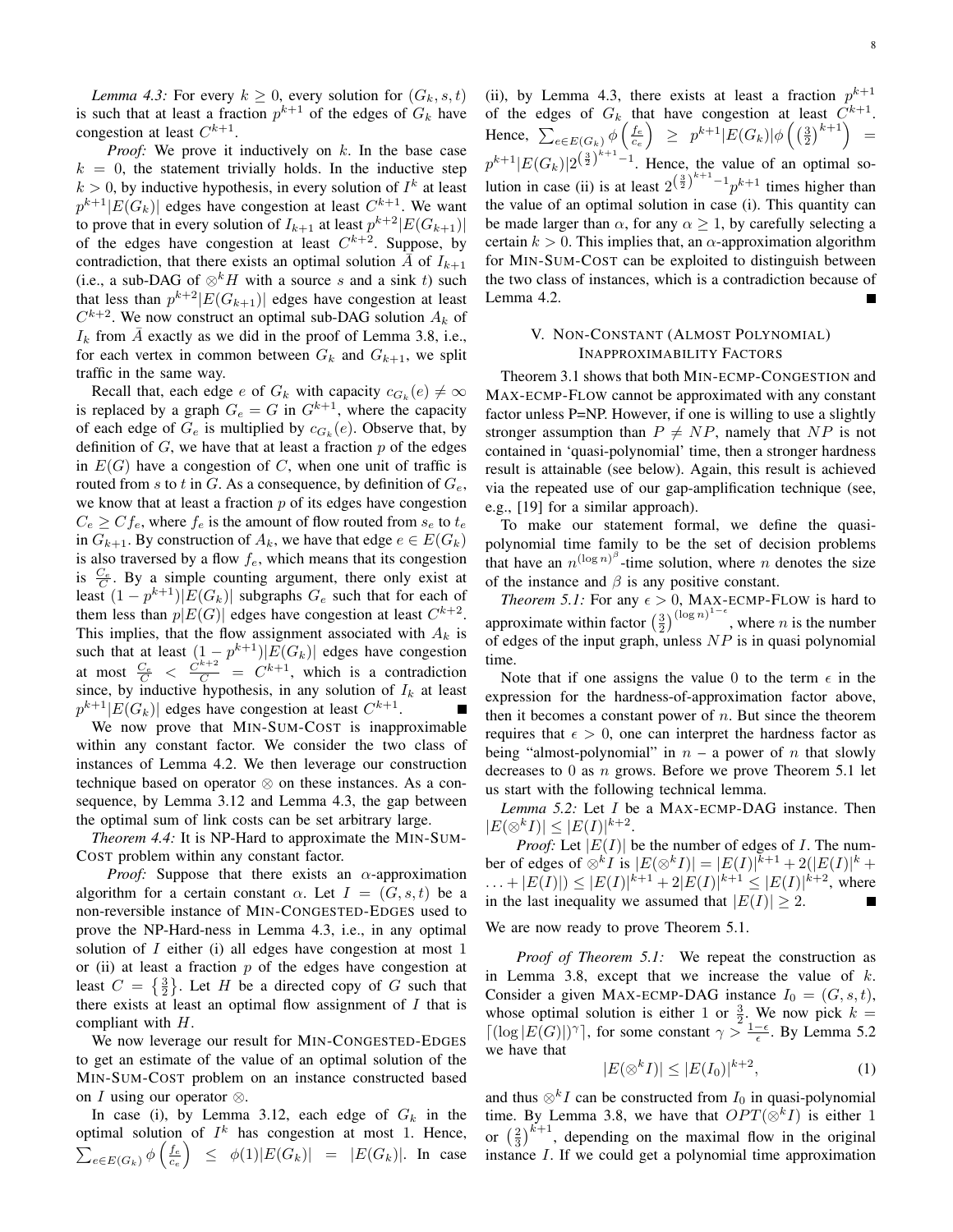for MAX-ECMP-DAG within factor  $\left(\frac{2}{3}\right)^{k+1}$  on  $\otimes^k I$  (here we mean polynomial time in the size of  $\otimes^k I$ ), we could determine whether  $OPT(I)$  is 1 or  $\frac{2}{3}$ . Together with the construction of  $\otimes^k I$  this would take quasi-polynomial time, and would be a contradiction of Theorem 3.2 if we assume that  $NP$  is not contained in quasi-polynomial time.

We thus have that it is hard to get a polynomial time approximation within  $\left(\frac{2}{3}\right)^{k+1}$  for an instance the size of  $\otimes^k I$ . Let us now recompute the value of  $k$  as a function of the size of  $\otimes^k I$ . Using Equation 1, we have

$$
|E(I_0)|^{k+2} \ge |E(\otimes^k I)|
$$
  

$$
(k+2) \log |E(I_0)| \ge \log |E(\otimes^k I)|.
$$

Since  $\log |E(I_0)| \leq k^{\frac{1}{\gamma}} \leq (k+2)^{\frac{1}{\gamma}}$ , we have that

$$
(k+2)(k+2)^{\frac{1}{\gamma}} \ge \log |E(\otimes^k I)|
$$

$$
(k+2)^{\frac{\gamma+1}{\gamma}} \ge \log |E(\otimes^k I)|
$$

$$
k \ge (\log |E(\otimes^k I)|)^{\frac{\gamma}{\gamma+1}} - 2
$$

$$
k \ge (\log |E(\otimes^k I)|)^{1-\epsilon} - 2
$$

which implies that MAX-ECMP-FLOW is not approximable within a factor of

$$
\left(\frac{3}{2}\right)^{k+1} \ge \left(\frac{3}{2}\right)^{(\log |E(\otimes^k I)|)^{1-\epsilon}}
$$

unless NP is in quasi polynomial time, which proves the statement of the theorem.

,

## VI. TE WITH ECMP IN DATACENTER NETWORKS

We now explore the guarantees of TE with ECMP in two specific network topologies, which have recently been studied in the context of datacenter networks: folded Clos networks and hypercubes. We prove that while in hypercubes optimal TE with ECMP remains intractable, ECMP routing easily achieves the optimal TE outcome in folded Clos networks. Our positive result for folded Clos networks implies that TE with ECMP is remarkably good when traffic consists of a large number of small (mice) flows (see Hedera [1]), or when traffic is split at a packet-level (instead of IP-flow-level, e.g., via Random Packet Spraying [14]), as in these contexts the splittable-flow model well-captures the network behavior. We discuss the handling of unsplittable large (elephant) flows in Section VII.

#### *A. TE with ECMP is Optimal for Folded Clos Networks*

We now present our optimality result for TE with ECMP in folded Clos networks (FCNs).

Folded Clos networks. An n-FCN is a graph whose vertices are partitioned into  $n$  sets, called stages, that is obtained via the following recursive construction:

- A 1-FCN. A 1-FCN consists of a single stage ("stage 1") that contains a single vertex.
- Construction of an n-FCN from an (n-1)-FCN. Let  $F^{n-1}$  be an (n-1)-FCN. An n-FCN  $F^n$  is constructed as follows:
- Creating stages  $1, \ldots, n-1$  of  $F^n$ : Create, for some chosen  $k > 0$ , k duplicates of  $F^{n-1}$ :  $F_1^{n-1}$ , ...,  $F_k^{n-1}$ . Set stage  $i = 1, ..., n - 1$  of  $F^n$  to be the union of the *i*'th stages of  $F_1^{n-1}, \ldots, F_k^{n-1}$ . Create an edge between two vertices in stages  $1, \ldots, n-1$  of  $F^n$  iff the two vertices belong to the same  $F_t^{n-1}$  and there is an edge between the two vertices in  $F_t^{n-1}$ .
- Creating stage *n* of  $F^n$ : Create, for a chosen  $r > 0$ , r new vertices  $v_{i,1}, \ldots, v_{i,r}$  for every vertex i in the  $n-$ 1'th stage of  $F^{n-1}$ . Set the n'th stage of  $F^n$  to be the union  $\bigcup_i \{v_{i,1} \ldots, v_{i,r}\}\)$ . Create, for every vertex i in the  $n-1$ 'th stage of  $F^{n-1}$  an edge between each of the the  $n-1$ 'th stage of  $F^{n-1}$  an edge between each of the k vertices in the  $n-1$ 'th stage of  $F<sup>n</sup>$  that correspond to vertex i and each of the vertices in  $\{v_{i,1}, \ldots, v_{i,r}\}.$

Figure 5 shows a 3-FCN constructed by interconnecting six 2-FCNs. Past work focused on the scenario that all link capacities in an FCN are equal (as in [20], [6], [21]). Our positive result below extends to the scenario that only links in the same "layer", that is, that all links that connect the same two stages in the FCN, must have equal capacity.

TE with ECMP is optimal for Clos networks even when all link weights are 1. We investigate the complexity of MIN-ECMP-CONGESTION, MIN-SUM-COST, and MAX-ECMP-FLOW, for FCNs. We call a demand matrix for an FCN "inter-leaf" if the sources and targets of traffic are all vertices in stage 1 of the FCN (i.e., the leaves of the multirooted tree). Inter-leaf demand matrices capture realistic traffic patterns in datacenters, as most traffic in a datacenter flows between the top-of-rack switches at the lowest level of the datacenter topology. We present a surprising positive result: Setting all links weights to be 1 (i.e, the default in datacenters) results in the optimum traffic flow for *a*ny inter-leaf demand matrix for all three optimization objectives.

*Theorem 6.1:* When all link weights in an FCN network are 1 ECMP routing achieves the optimum flow with respect to MIN-ECMP-CONGESTION, MIN-SUM-COST, and MAX-ECMP-FLOW.

We now prove this result with respect to MIN-ECMP-CONGESTION, and for the scenario that all edge capacities are equal. We defer the proofs for MIN-SUM-COST and MAX-ECMP-FLOW, and also the extension to more general edge capacities, to the full version of the paper [16].

*Proof:* Let F be an *n*-FCN network such that  $n > 2$  and all link weights are 1. An *l*-sub-FCN of F, for  $1 \leq l \leq n$ is the subgraph of  $F$  that is induced by all vertices in stages  $1, \ldots, l$  (i.e., the graph consisting of these vertices and edges between them only).

Now, let S be any sub-FCN of F with  $l \leq n$  stages of F and let  $F_1^{l-1}, \ldots, F_m^{l-1}$  be all the  $(l-1)$ -sub-FCNs of S that used in the recursive construction of S (see above).  $\overline{V}(S)$  denotes the set of vertices in the last stage of S and  $\bar{V}(F_i^{l-1})$ , with  $i =$ 1, ..., *m* denotes the set of vertices in the last stage of  $F_i^{l-1}$ . The following claims easily follow from the construction of F and S.

*Claim 1:* If  $l > 1$  (*S* has more than one stage), then for every two vertices  $v \in \overline{V}(S)$  and  $u \in \overline{V}(F_i^{l-1})$  for  $i = 1, ..., m$ ,  $(u, v)$  is on a shortest-path from v to any vertex in the first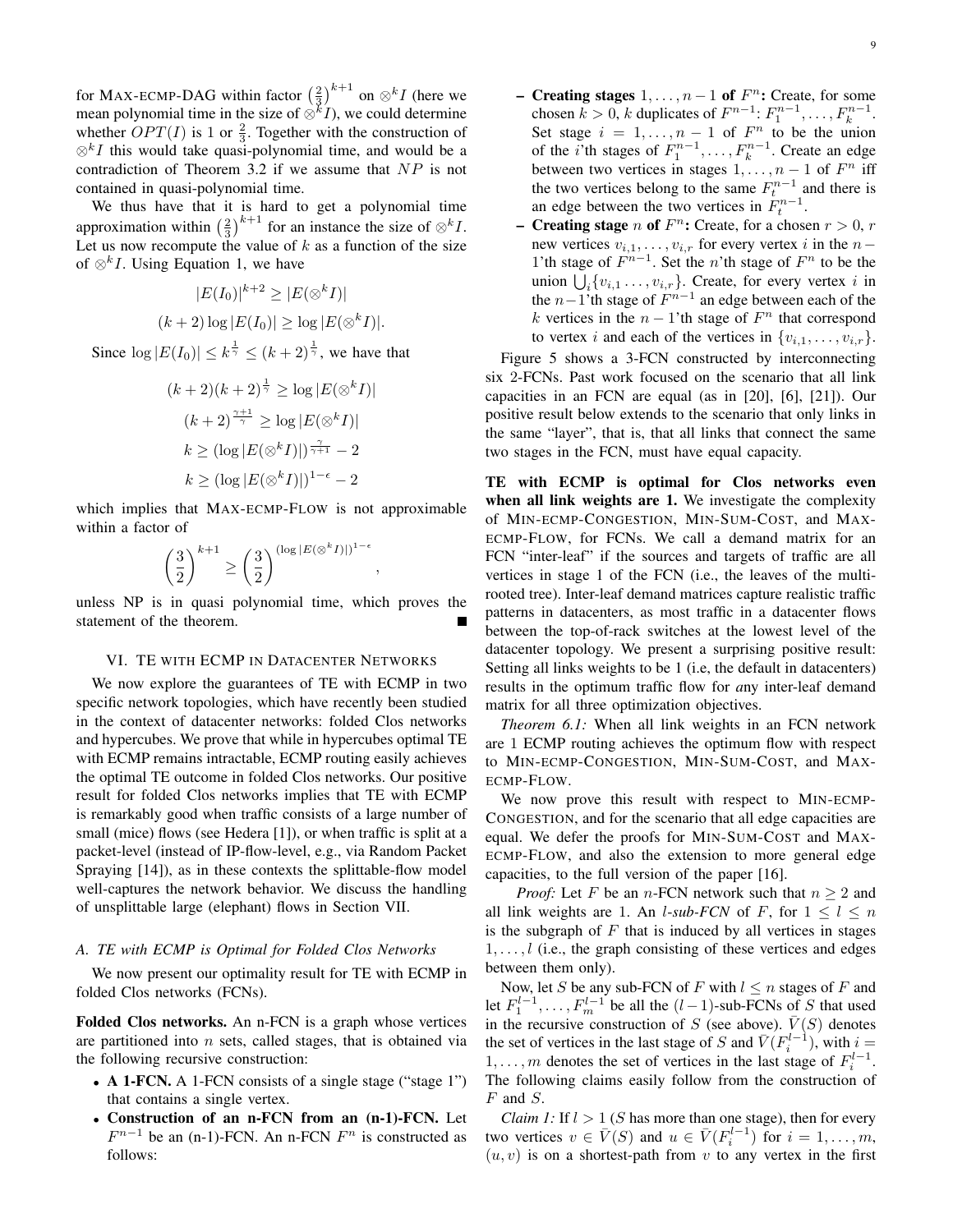

Fig. 5: A 3-FCN constructed by interconnecting six 2-FCNs.

stage of  $V(F_i^{l-1})$ .

*Proof:* We prove by induction on l that the length of the shortest-path from  $v$  to any vertex  $z$  in the first stage of  $F_i^{l-1}$  is  $|l-1|$ . Clearly, if  $l=2$ , then there is a unique path of length 1 between  $v$  and every vertex in the first stage. If  $l > 2$ , then by the induction hypothesis there exists a shortestpath of length  $l-2$  from any vertex in  $\bar{V}(F_i^{l-1})$  to any vertex z in the first stage of  $F_i^{l-1}$ . As v is directly connected to a vertex in  $\bar{V}(F_i^{l-1})$ , and every path to z must cross a vertex in  $\bar{V}(F_i^{l-1})$ , the claim follows.

*Claim 2:* If  $l > 1$  (*S* has more than one stage), then for every two vertices  $v \in \overline{V}(S)$  and  $u \in \overline{V}(F_i^{l-1})$  for  $i = 1, ..., m$ ,  $(u, v)$  is on a shortest-path from v to any vertex in the first stage of F that is not in  $V(F_i^{l-1})$ .

*Proof:* We prove by induction on  $j = n - l$  that the length of the shortest-path from any  $u \in \overline{V}(F_i^l)$  to any vertex z in the first stage of F that is not in  $V(F_i^{l-1})$  is the same. Observe that if  $j = 0$ , then, by Claim 1, the shortest path between a vertex in  $V(S)$  and a vertex z in the first stage of F that is not in  $V(F_i^{l-1})$  is  $n-1$ . As every vertex  $u \in V(F_i^l)$  is directly connected to a vertex in  $\overline{V}(S)$ , and as all shortest-paths from y must cross a vertex in  $\overline{V}(S)$ , the claim follows. Now, if  $j > 1$ , then by induction hypothesis and by Claim 1, from every vertex in  $V(S)$  there exists a shortest-path to z (with nonnegative length). Since every vertex  $u \in V(F_i^l)$  is directly connected to a vertex in  $\overline{V}(S)$  and every shortest-path from u must cross a vertex in  $\overline{V}(S)$ , the claim again follows.

Let  $\mathcal{F}_S$  be the set of flows such that (i) the source vertex is in  $S$  and the target vertex is not in  $S$ ; or (ii) the source vertex is in  $F_i^l$  for some  $i = 1, \dots, m$  and the target vertex is in some  $F_j^l$  for  $j \neq i$ .

*Claim 3:* Each vertex in  $\overline{V}(S)$  receives an equal fraction of every flow  $f \in \mathcal{F}_S$ .

*Proof:* We prove the claim by induction on *l*, that is, the number of stages of S. When  $l = 1$ , S is simply a 1-FCN and the claim trivially follows. Now, suppose that  $l > 1$ . By the

induction hypothesis, each vertex  $v \in \overline{V}(F_i^{l-1})$  receives the same fraction of any flow  $f \in \mathcal{F}_S$  whose source is contained in  $V(F_i^{l-1})$ . Since every vertex in  $\bar{V}(F_i^{l-1})$  is connected to the same number of vertices in  $\overline{V}(S)$ , each vertex  $v \in \overline{V}(S)$  must be (directly) connected to precisely one vertex  $m_v \in \vec{V}(F_i^{l-1})$ . By Claim 2,  $v$  is contained in a shortest-path from  $m_v$  to the target vertex of f, and so each vertex in  $\overline{V}(S)$  receives an equal fraction of  $f$ .

Let  $\bar{\mathcal{F}}_S$  be the set of flows such that the target vertex is in S and the source vertex is not in S.

*Claim 4:* Each vertex in  $\overline{V}(S)$  receives an equal fraction of every flow  $\bar{\mathcal{F}}_S$ .

*Proof:* We prove the claim by induction on the number of stages  $l = n, ..., 1$  of F. When  $l = n, \bar{\mathcal{F}}_S = \emptyset$  and the statement holds. Otherwise, if  $l < n$ , let T be a  $(l + 1)$ -sub-FCN of  $F$  that contains  $S$  as a subgraph. Consider any flow  $f \in \bar{\mathcal{F}}_S$ . If the source vertex of f is in (not in) T, then, by Claim 3 (by the induction hypothesis), each vertex in  $\overline{V}(T)$ receives an equal fraction of every flow  $f \in \bar{\mathcal{F}}_S$ . Since each vertex in  $v \in V(T)$  is connected to exactly one vertex in  $V(S)$ , each vertex  $m_v \in \overline{V}(S)$  is connected to the same number of vertices in  $\bar{V}(T)$ , and, by Lemma 1,  $m_v$  is contained in a shortest path from  $v$  to the target vertex of  $f$ , we have that each vertex in  $V(S)$  receives an equal fraction of f.

Let  $E<sub>S</sub>$  be the set of edges between vertices in  $\overline{V}(S)$  and vertices in stage  $l - 1$  of F. Observe that, by the definition of FCN, the set of vertices in  $\overline{V}(S)$  is a vertex-cut of F for all pairs in  $\mathcal{F}_S$ . Hence, each flow in  $\mathcal{F}_S$  and  $\bar{\mathcal{F}}_S$  must traverse at least one vertex in  $V(S)$  and through at least one edge in  $E_S$ . Let  $\mathcal{F}_{S_{\!T^*}}^*$  be the sum of all the flows in  $\mathcal{F}_S$  and in  $\bar{\mathcal{F}}_S$ . We have that  $\frac{\mathcal{F}_s}{c_l[E_S]}$ , where  $c_l$  is the capacity of edges between vertices in the *l*'th and in the  $(l-1)$ 'th stages, is a lower bound on the amount of flow that is routed through the most loaded edge in  $E<sub>S</sub>$ . We will now prove that when all link weights are 1, this lower bound is achieved (and the theorem follows).

Edges in  $E<sub>S</sub>$  connect vertices in  $\overline{V}(S)$  to vertices in stage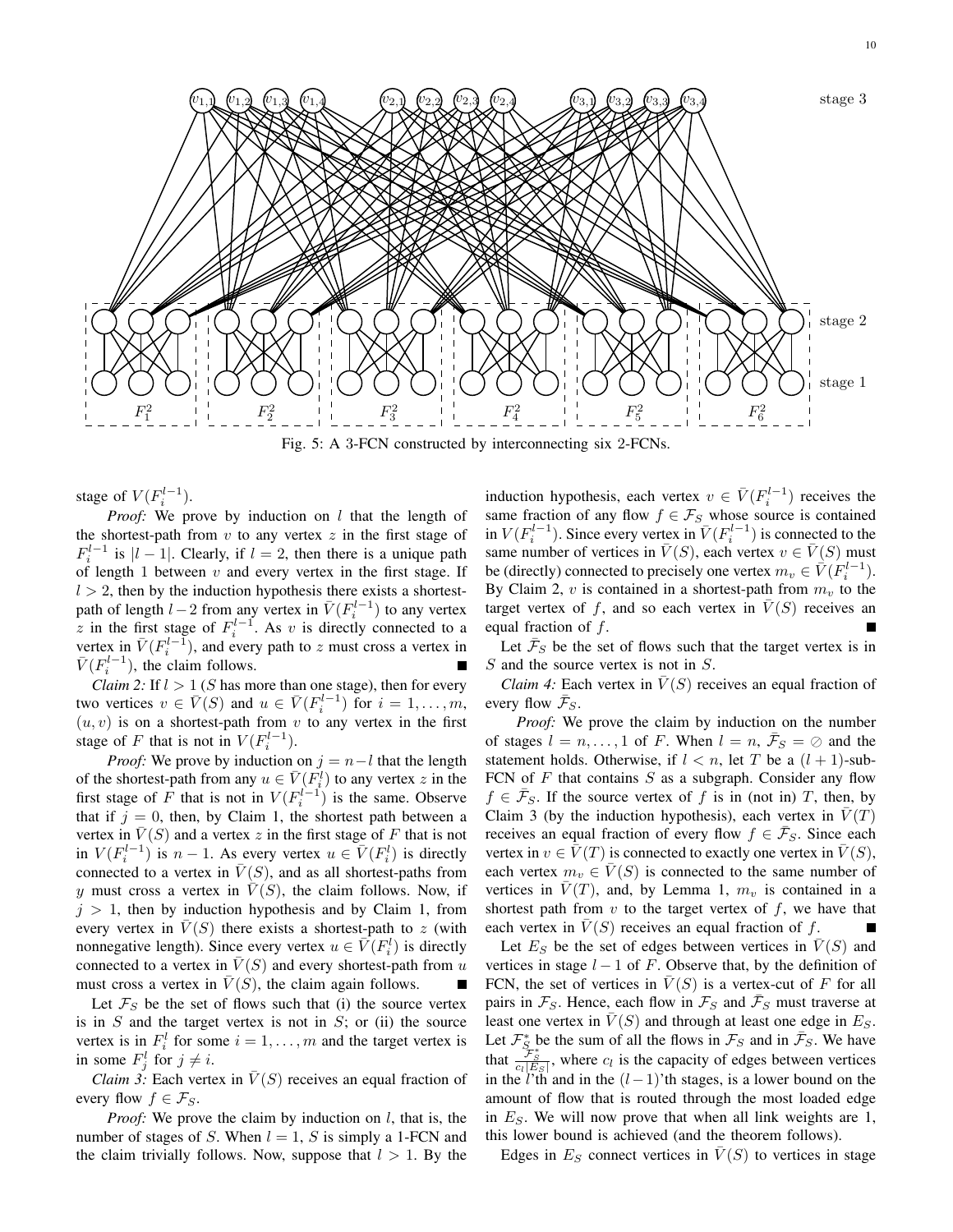$l - 1$  of S. Since each vertex in  $\overline{V}(S)$  is connected to the same number of vertices in stage  $l-1$  of S and each vertex in stage  $l - 1$  of S is connected to the same number of vertices in  $\overline{V}(S)$ , Claim 3 and Claim 4 imply that each edge carries an equal fraction of each flow in  $\mathcal{F}_{S}^{*}$ .

## *B. TE with ECMP is NP-hard for Hypercubes*

We now investigate MIN-ECMP-CONGESTION in hypercubes. We show that, in contrast to folded Clos networks, MIN-ECMP-CONGESTION in hypercubes is NP-hard.

Hypercubes. A *k-hypercube* is a graph in which the set of vertices is  $\{0,1\}^k$  and an edge between two vertices  $u =$  $(u_1, \ldots, u_k)$  and  $v = (v_1, \ldots, v_n)$  exists iff the Hamming distance between  $u$  and  $v$  is 1 (that is, the two vertices differ in just a single coordinate).

# Optimizing TE with ECMP is intractable for hypercubes. We present the following hardness result for hypercubes.

*Theorem 6.2:* Computing the optimal flow with respect to MIN-ECMP-CONGESTION in hypercubes is NP-hard.

## VII. ROUTING ELEPHANTS IN DATACENTER NETWORKS

A key shortcoming of ECMP is that large, long-lived ("elephant") flows traversing a router can be mapped to the same output port. Such "collisions" can cause load imbalances across multiple paths and network bottlenecks, resulting in substantial bandwidth losses. To remedy this situation, recent studies, e.g., Hedera [1] and DevoFlow [15], call for dynamically scheduling elephant flows in folded Clos datacenter networks so as to minimize traffic imbalances (while still routing small, "mice" flows via link-state routing and ECMP). We therefore next focus on the so called "unsplittable-flow model".

Min-Congestion-Unsplittable-Flow (MCUF). We study the Min-Congestion-Unsplittable-Flow (MCUF) objective: The input is a capacitated graph  $G = (V, E, c)$  and a set  $\overline{D}$  of "flow demands" of the form  $(s, t, \gamma)$  for  $s, t \in V$  and  $\gamma > 0$ , where a single source-target pair  $(s, t)$  can appear in more than one flow demand. The goal is to select, for every flow demand  $(s, t, \gamma)$ , a single shortest-path from s to t, such that the maximum load, i.e.,  $max_e \frac{f_e}{c_e}$ , is minimized (as in MIN-ECMP-CONGESTION, see Section II for formal definitions of flow assignments and load). We aim to understand how well unsplittable flows can be routed in datacenter network topologies and, specifically, in FCNs.

MCUF cannot be approximated within a factor better than 2 even in 2-FCNs. We show that approximating MCUF within a factor better than 2 is NP-hard even in a 2-FCN, i.e., in a complete bipartite graph. Our proof relies on a reduction from the well-studied (NP-hard) 3-EDGE-COLORING problem [22].

*Theorem 7.1:* Approximating MCUF within a factor of  $2 - \epsilon$ is NP-hard for 2-FCNs for any constant  $\epsilon > 0$ .

A 5-approximation algorithm for 3-FCNs. We now consider 3-FCNs, which are of much interest in the datacenters context. [20] and VL2 [6] advocate 3-FCNs as a datacenter topology, and Hedera [1] and DevoFlow [15] study the routing of elephant flows in such networks. We present a natural, greedy algorithm for MCUF, called EQUILIBRIUM-ALGO:

- Start with an arbitrary assignment of a single shortestpath for every source-target pair  $(s, t)$ .
- While there exists a source-destination pair  $(s, t)$  such that rerouting the flow from  $s$  to  $t$  to a different path can either (1) result in a lower maximum load or (2) lower the number of links in the network with the highest load, reroute the flow from  $s$  to  $t$  accordingly. We call this a "reroute operation".

We show that EQUILIBRIUM-ALGO has provable guarantees. Recall that  $D$  is a set of flow demands

*Theorem 7.2:* After  $|\overline{D}|$  reroute operations, EQUILIBRIUM-ALGO approximates MCUF in 3-FCNs within a factor of 5.

Theorem 7.1 establishes that even in 2-FCNs (and hence also in 3-FCNs) no approximation ratio better than 2 is achievable. We leave open the question of closing the gap between the lower bound of 2 and upper bound of 5 (see Section X). We do show that the analysis of EQUILIBRIUM-ALGO is tight for equal-size flows (proof omitted). We point out that the key idea behind EQUILIBRIUM-ALGO (rerouting flows to least loaded paths until reaching an equilibrium) resembles the simulated annealing procedure in Hedera [1] and can be regarded as a first step towards analyzing the provable guarantees of this family of heuristics.

Proof of 5-approximation guarantee. We introduce the following notation. Consider a 3-FCN  $F$  that contains  $k_r$  2-FCNs, each with  $k_b$  vertices in its first stage and  $k_m$  vertices in its last stage. Every i'th vertex in the last stage of a 2-FCN is connected to the same  $k_t$  vertices in the last stage of F. Hence, there are  $k_t k_m$  vertices in the last stage of F. We denote by  $b_i^j$  ( $m_i^j$ ) the *i*'th vertex in the first (second) stage of the *j*'th FCN. Each vertex  $m_i^j$  is connected to vertices  $t_1^j, \ldots, t_{k_t}^j$  in the last stage of  $F$ . Consider a flow assignment computed by EQUILIBRIUM-ALGO. A flow demand  $d \in \overline{D}$  from vertex s to vertex t of size  $\gamma_d$  is denoted by  $((x, y), \gamma_d)$ . For each demand  $d \in D$ , let  $p_d$  be the simple path along which d is routed and  $c(p_d)$  be the value of the most congested link of  $p_d$ . For the sake of simplicity, we assume that all edges has equal capacity. Since the capacity scales both the value of the optimal solution and the value of the solution computed by EQUILIBRIUM-ALGO by the same factor, we can assume that all edges have capacity fo 1.

*Lemma 7.3:* Let  $d \in \overline{D}$  be a flow demand such that  $c(p_d)$  $5 \cdot OPT$ . There exists a path p' between s and t such that  $c(p') \leq 5 \cdot OPT - \gamma_d.$ 

*Proof:* Suppose, by contradiction, that such a path  $p'$  does not exists. Let  $b_i^j$  and  $b_g^l$ , with  $i, g \in [k_b]$  and  $j, l \in [k_r]$ , where  $[n] = \{1, \ldots, n\}$ , be the source and target vertices of d, respectively. Observe that, since  $OPT \ge \gamma_d$ , we have  $c(p_d) > 5 \cdot OPT \ge 5\gamma_d$ . Let  $n_b$   $(n'_b)$  be the number of edges incident to  $b_i^j$  plus the number of edges incident to  $b_g^l$  that have congestion greater than  $5 \cdot OPT$  (greater than  $5 \cdot OPT - \gamma_d$ and at most  $5 \cdot OPT$ ). We denote by  $\mathcal{F}_v$  the amount of flow demands that have  $v$  as a source or target vertex. We have that,  $\mathcal{F}_{b_i^j} + \mathcal{F}_{b_g^l} > n_b(5 \cdot OPT) + n_b'(5 \cdot OPT - \gamma_d) \geq$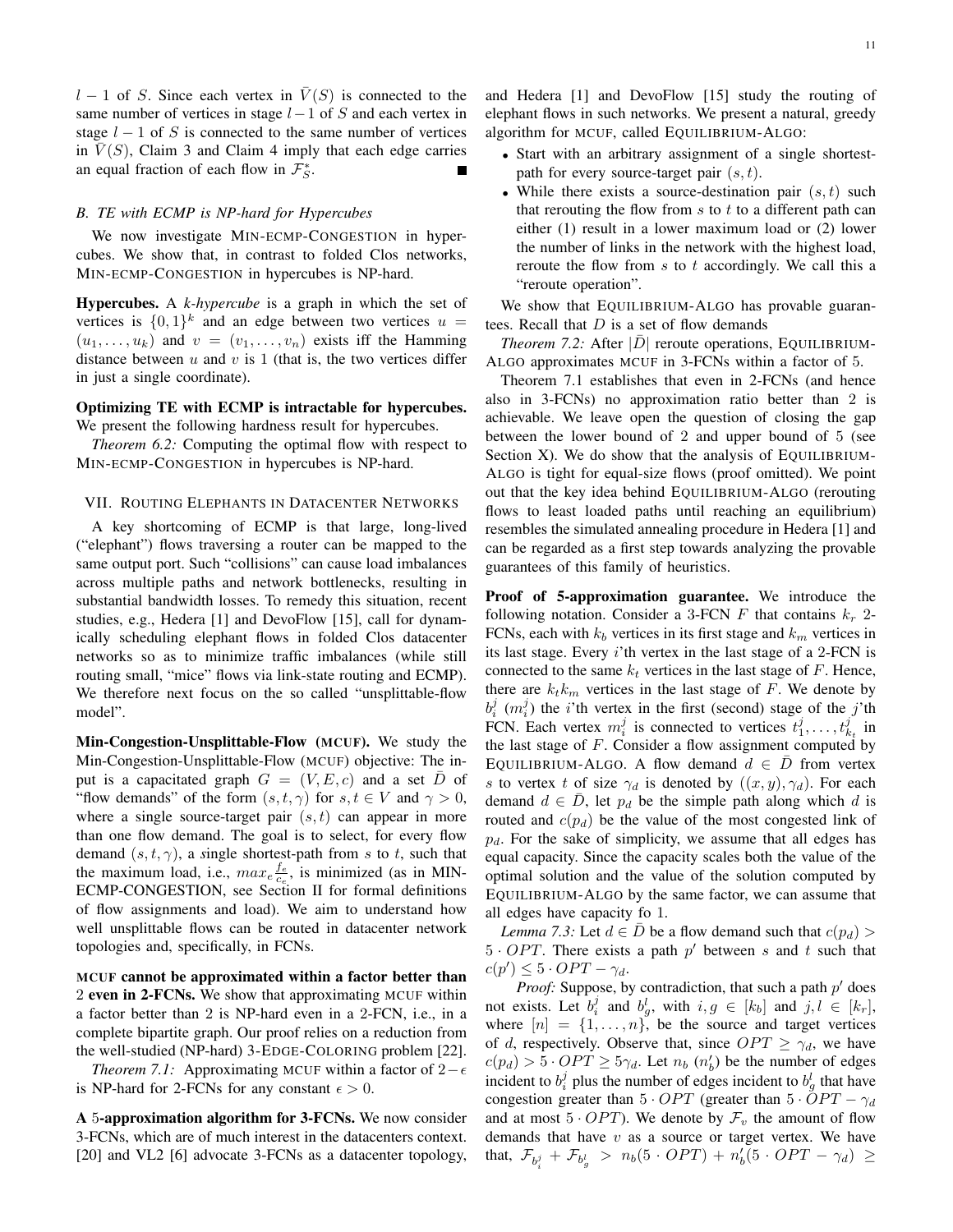$5n_bOPT + n'_b(5 \cdot OPT - OPT) = 5n_bOPT + 4n'_bOPT$ . Let  $\mathcal{F}_* = \max\{\mathcal{F}_{b_i^j}, \mathcal{F}_{b_g^l}\}.$  We have  $2\mathcal{F}_* > 5n_bOPT + 4n_b'OPT$ . Since  $\mathcal{F}_*$  must necessarily be split among  $k_m$  edges, we have  $OPT \geq \frac{f_{*}}{k_m}$ . Combining this bound with the previous one, we obtain  $k_mOPT > \frac{5n_bOPT+4n'_bOPT}{2} \Rightarrow k_m > \frac{5n_b+4n'_b}{2} \Rightarrow$  $\frac{k_m}{2} > \frac{5}{4}n_b + n'_b.$ 

Now, let H be the set of indices  $h \in [k_m]$  such that both  $(b_i^j, m_h^j)$  and  $(b_g^j, m_h^l)$  have congestion lower than or equal to  $5 \cdot OPT - \gamma_d$  and  $\overline{H}$  be the set of indices  $h \in [k_m]$  not contained in H, i.e., the set of indices  $\bar{h} \in [k_m]$  such that  $(b_i^j, m_{\overline{h}}^j)$  or  $(b_{g_1}^l, m_{\overline{h}}^l)$  has congestion greater than 5  $OPT - \gamma_d$ . Observe that  $|\tilde{H}| \leq n_b+n'_b$  and  $|H| = k_m-|\bar{H}|$ , which implies that  $|H| = k_m - |\bar{H}| \geq k_m - (n_b + n'_b) \geq k_m - \left(\frac{5}{4}n_b + n'_b\right)$ . Further, since  $\frac{k_m}{2} > \frac{5}{4}n_b+n'_b$ , we have that  $k_m-(\frac{5}{4}n_b+n'_b) >$  $\frac{k_m}{2}$ , which implies that  $|H| > \frac{k_m}{2}$ . Observe that, if  $j = l$ , i.e., the source and target vertex are both in the  $j'$ th 2-FCN, hence d can be routed through any path  $(b_i^j, m_h^j, b_g^j)$ , with  $h \in H$ , which has congestion at most  $5 \cdot OPT - \gamma_d$ . This is a contradiction, since we assumed such path does not exists. Hence,  $j \neq l$ . In this case, let  $n_t$  ( $n'_t$ ) be the number of edges incident to any vertex  $t_x^h$ , with  $h \in H$  and  $x \in [k_t]$  and congestion greater than  $5·OPT$  (greater than  $5·OPT - \gamma_d$  and at most  $5 \cdot OPT$ ). Observe that each path  $(m_h^j, t_x^h, m_h^l)$  must have congestion at least  $5·OPT - \gamma_d$ , otherwise d can be routed through  $(b_i^j, m_h^j, t_x^h, m_h^l, b_g^l)$ , which is a contradiction. Hence, we have  $n_t + n'_t \ge |H| k_t \ge (k_m - n_b - n'_b) k_t$ . Moreover,

$$
\sum_{i=1,...,k_b} \mathcal{F}_{b_i^j} + \sum_{i=1,...,k_b} \mathcal{F}_{b_i^l} > n_t(5\cdot OPT) + n_t'(5\cdot OPT - \gamma_d) \ge
$$

$$
\geq 5n_t OPT + 4n'_t OPT = OPT(5n_t + 4n'_t),
$$

where  $\sum_{i=1,\dots,k_b} \mathcal{F}_{b_i^j}$   $(\sum_{i=1,\dots,k_b} \mathcal{F}_{b_i^j})$  is the sum of the flows originated from or directed to a vertex in the  $j'$ th (l'th) FCN of *F*. Let  $\mathcal{F}_H = max \{ \sum_{i=1,...,k_b} \mathcal{F}_{b_i^j}, \sum_{i=1,...,k_b} \mathcal{F}_{b_i^l} \}$ . We have that  $2\mathcal{F}_H > OPT(5n_t + 4n'_t)$ .

Since  $\mathcal{F}_H$  must necessarily be split among  $k_t k_m$  edges, we have  $OPT \geq \frac{F_H}{k_t k_m}$ . Combining this with  $2F_H > OPT(5n_t +$  $k_t k_m$  $4n'_t$ , we obtain  $k_t k_m OPT > \frac{OPT(5n_t+4n'_t)}{2}$  $\frac{4n'_t}{\lambda}$ , we obtain  $k_t k_m OPT > \frac{OPT(5n_t+4n'_t)}{2}$ . Since  $\frac{k_m}{2} > \frac{5}{4}n_b + n'_b$  and  $n_t + n'_t \ge (k_m - n_b - n'_b)k_t$ , we have that  $2k_t k_m > 5n_t + 4n'_t = 4(n_t + n'_t) + n_t \ge 4k_t(k_m - n_b - n'_b) +$  $n_t = 4k_t \left(k_m - \frac{5}{4}n_b - n'_b + \frac{1}{4}n_b\right) + n_t \ge 4k_t \left(\frac{k_m}{2} + \frac{n_b}{4}\right) + n_t,$ which implies that  $2k_m > 2\left(k_m + \frac{n_b}{4}\right) + \frac{n_t}{k_t} \Rightarrow 0 > \frac{n_b}{2} + \frac{n_t}{k_t}$ a contradiction. This concludes the proof of the lemma.

*Theorem 7.2. After*  $|\overline{D}|$  *reroute operations,* EQUILIBRIUM-ALGO *approximates* MCUF *in 3-FCNs within a factor of* 5*.*

*Proof:* Let  $\overline{D}' = \{d \in \overline{D}|c(p_d) \geq 5 \cdot OPT\}$ . By Lemma 7.3, each flow  $d \in \overline{D}'$  can be routed through a path  $p'$ such that  $c(p') \le 5 \cdot OPT - \gamma_d$  by a single rerouting operation. Once a flow is rerouted, it does no longer belong to  $\bar{D}$ . Hence, since  $|\bar{D}'| \leq |\bar{D}|$ , after at most  $\bar{D}$  rerouting operations, each flow  $d \in D$  is such that  $c(p_d) < 5 \cdot OPT$ .

*Corollary 7.4:* If all flows have equal size, then EQUILIBRIUM-ALGO is a 4-approximation algorithm and it runs in polynomial time if it is halted after at most  $|D|$  reroute operations.

## VIII. SIMULATIONS

In this section, we perform an evaluation of EQUILIBRIUM-ALGO by comparing it against the simpler ECMP routing, which is a static routing algorithm, and the more complex HEDERASA [1], a simulated-annealing-based routing algorithm designed to dynamically reroute flows within a data center network. We consider Clos networks with 3 stages and the same number of ports per switch. We recall that the end-hosts servers are connected to the first layer of the Clos network. Our simulation are reproducible and publicly available [23].

We first describe how HEDERASA works. While EQUILIBRIUM-ALGO assigns a core switch (i.e., a toplayer switch) to each large flow, HEDERASA assigns a core switch to each end-host destination, hence routing the whole traffic on a per-destination basis. To minimize the chances of congestion among large flows, HEDERASA assigns a different core switch to each end-host destination within the same 2-FCN subnetwork, commonly referred as a POD of the Clos network. HEDERASA periodically swaps the core switches assigned to the end-host destinations based on an estimate of the traffic demands, which is computed by an external demand estimation component. In our simulations, we let each routing algorithm access the same demand estimation component, thus providing a fare comparison between the routing algorithm components, independent of the specific demand estimator algorithm. Based on the benchmark evaluation of the demand estimation process described in [1], we assume that the size of a flow is revealed to the routing algorithm after 10ms, which is the average time required in [1] to detect an elephant flow in a Clos network with no more than 8192 hosts.

We run the network simulator used to assess the quality of HEDERASA, as described in [1]. This simulator receives as input a traffic pattern consisting of a set of traffic demands of different sizes. We generate traffic according to typical datacenter traffic patterns [6], in which most of the flows are small, yet the few large large flows account for the vast majority of the bits sent throughout the network. We generate flows based on a Poisson arrival process. The simulator models data communication using a flow model, where the size of a flow represents the bandwidth used by that flow at a specific time. TCP slow start and AIMD are modeled by increasing and decreasing the size of a flow depending on whether there is a link that saturated its bandwidth on the path where the flow is routed. For a more detailed description of the simulator and a discussion of its limitations, we refer the reader to [1].

We ran each simulation for the equivalent of 30 seconds and measured the average throughput achieved by ECMP, EQUILIBRIUM-ALGO, and HEDERASA in the interval [5, 25]. To make a fair comparison between EQUILIBRIUM-ALGO and HEDERASA we use the same initial per-destination routing for both of them. Namely, we initially route flows as previously described in the HEDERASA approach, where each destination end-host is assigned a different core switch.

Our analysis, shows that both EQUILIBRIUM-ALGO and HEDERASA outperform ECMP by roughly a 10% factor both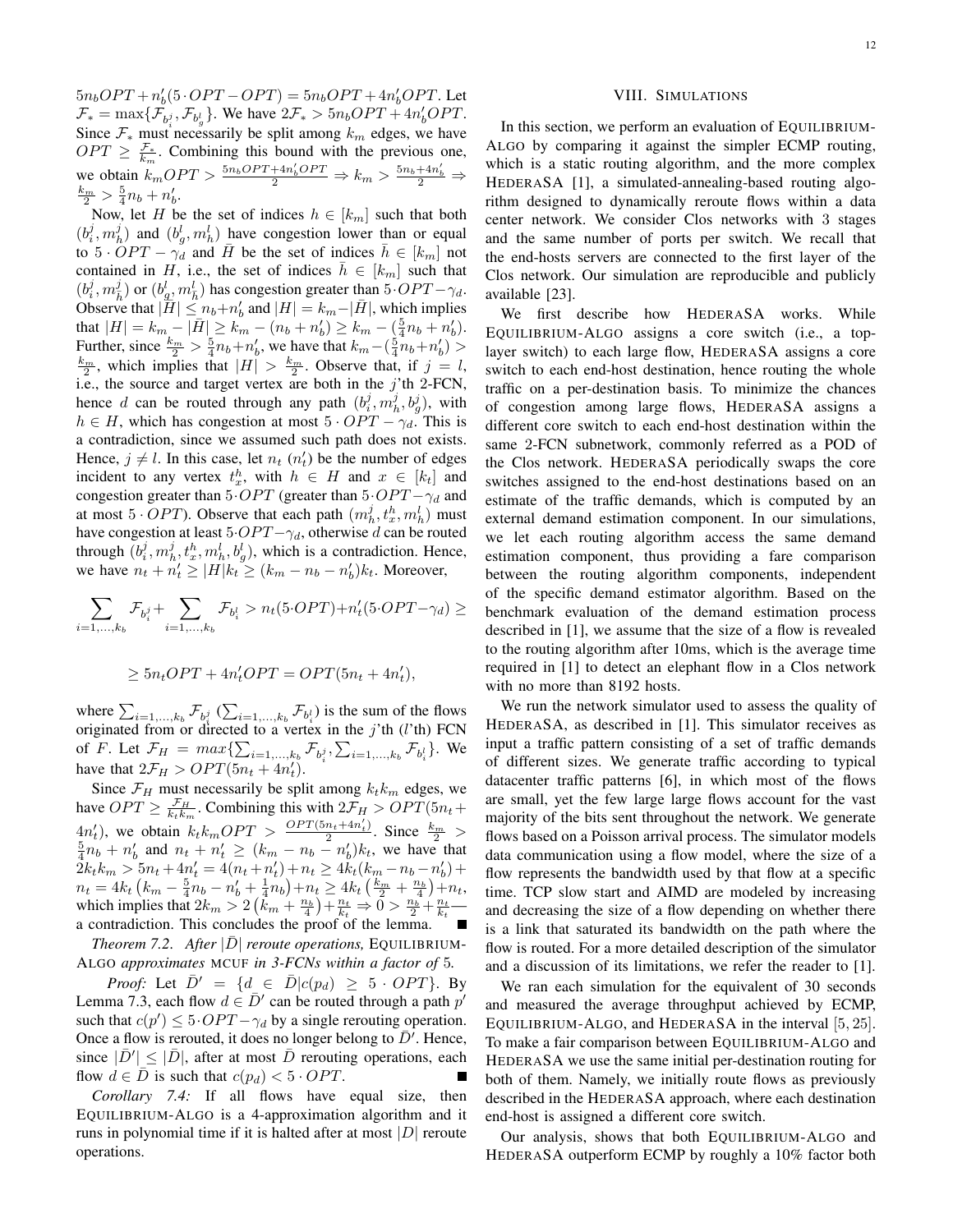

Fig. 6: Average throughput in a 3 stages Clos network with 8 (left) and 16 (right) ports per switch, respectively.

in a Clos network with 128 and 1024 end hosts (see Fig. 6). We observe that the higher complexity of running a simulated annealing procedure provides little or no benefits compared to the simpler EQUILIBRIUM-ALGO routing algorithm. In addition, EQUILIBRIUM-ALGO reroutes less flows than HEDERASA since it only reroutes large flows.

# IX. RELATED WORK

Configuring OSPF link weights and ECMP routing have been the subject of extensive research in the past two decades (in a broad variety of contexts: ISP networks, datacenters, and more). Generally speaking, research along these lines has thus far primarily focused on experimental and empirical analyses. We now discuss relevant past studies and their connections to our work. We refer the reader to [24], [25] and [26] for more complete surveys.

TE with EMCP. We study TE with ECMP routing within the ("splittable flow") model of Fortz and Thorup [10]. Past work on optimizing ECMP routing mostly examined heuristic approaches (e.g., local search [10], branch-and-cut for mixed-integer linear programming [27], memetic [28] and genetic [29] algorithms) with no provable performance guarantees. [10] proves that MIN-ECMP-CONGESTION is NP-hard and cannot be approximated within a factor of  $\frac{3}{2}$ . These results leave hope that an (efficient) algorithm for configuring link weights with good (provable) guarantees is possible. Our inapproximability results for MIN-ECMP-CONGESTION, MIN-SUM-COST, and MAX-ECMP-FLOW, shatter this hope (and, in a sense, establish the necessity of heuristics).

TE with ECMP in datacenters. The emergence of datacenter networks spurred a renewed interest in interconnection networks [30]. Topologies such as Clos networks [20] and generalized hypercubes [31], [12], [13] have been proposed as datacenter topologies. We compare Clos and hypercube networks from an ECMP routing perspective. Our analysis of Clos networks (Theorem 6.1) supports and explains (i) the experimental results in [14], [32] regarding packet-level traffic splitting in Clos networks, and also (ii) the experimental results in [1] regarding the routing of small (mice) flows via ECMP in Clos networks. Our optimality result for Clos networks shows that the optimal link weight configurations with respect to MIN-ECMP-CONGESTION, MIN-SUM-COST, and MAX-ECMP-FLOW, can be computed independently of the actual demand matrix and can therefore be regarded as "oblivious routing". [21] presents results for oblivious routing in fat tree topologies. Our optimality result for Clos networks can be regarded as a generalization of the result in [21] for oblivious multipath routing in fat trees to more general (Clos) networks and edge capacities, and to other performance metrics (namely, MIN-SUM-COST and MAX-ECMP-FLOW).

Routing elephant flows in datacenters. Under ECMP routing, all packets belonging to the same IP flow are routed along the same path. Consequently, a router might map large (elephant) flows to the same outgoing port, possibly leading to load imbalances and throughput losses. Optimizing routes for "unsplittable flows" is shown to be  $O(\log n)$ -approximable in [33] for general networks. Recent work studies the routing of unsplittable flows in Clos datacenter networks [1], [15], [6], [34] and experimentally analyzes greedy and other heuristic approaches, e.g., simulated annealing. We initiate the formal analysis of the routing of unsplittable flows in datacenter networks and present upper and lower bounds on the approximability of this task in Clos networks. We present, among other results, a simple, greedy 5-approximation algorithm. We point out that the key idea behind our algorithm (rerouting flows to least loaded paths until reaching an equilibrium) resembles the simulated annealing procedure in Hedera [1] and can be regarded as a first step towards analyzing the provable guarantees of this natural heuristic.

# X. CONCLUSION AND FUTURE RESEARCH

We studied TE with ECMP from an algorithmic perspective. We proved that, in general, not only is optimizing linkweight configuration for ECMP an intractable task, but even achieving a good approximation to the optimum is infeasible. We showed, in contrast, that in some environments ECMP( like) routing performs remarkably well (e.g., Random Packet Spraying in multi-rooted trees [14], specific traffic patterns). We then turned our attention to the question of optimizing the routing of elephant flows and proved upper and lower bounds on the the approximability of this task. Our results motivate further research along the following lines:

- ECMP in datacenters. We showed that TE with ECMP is NP-hard for hypercubes. What about approximating the optimum? Can a good approximation be computed in a computationally-efficient manner? Another interesting question is adapting this result to show similar hardness results for specific hypercube-inspired topologies (e.g., Bcube [12], and MDCube [13]). What about other proposed datacenter topologies, e.g., random graphs ala Jellyfish [35]?
- Routing elephants. We presented positive and negative approximability results for routing elephants in folded Clos networks. What is the best achievable approximation-ratio? What are the provable guarantees of simulated annealing (see Hedera [1]) in this context? We